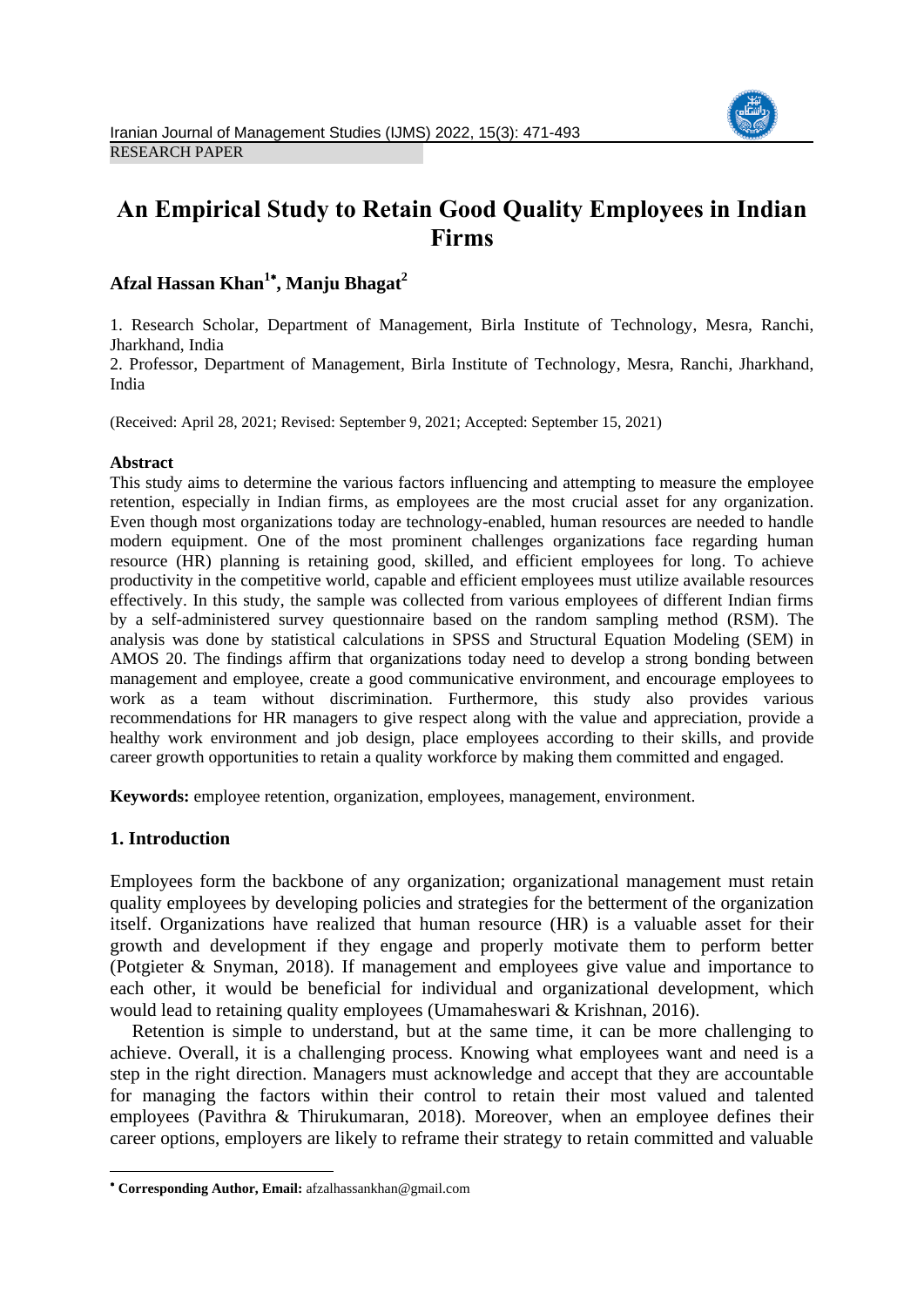employees to the organization (Coetzee et al., 2015). Intelligent employers always realize the importance of retaining the best talent. Retaining talent has been very important in Indian as well as in the global scenario. Similarly, Sepahvand and Khodashahri (2021) explained that HR is one of the most valuable assets of any organization and is considered essential to intellectual capital. Due to the scarcity of experienced and skilled human resources, recruiting and retaining good quality employees for the long term are crucial.

When an employee is convinced and satisfied with their employer, s/he would want to remain in the organization for long. Herein, the management must put extra effort into retaining valuable employees. Wulansari et al. (2020) explained that a huge amount of capital and productivity is effectively lost due to employee turnover; this could be saved by forming effective HR strategies and policies to retain a quality workforce. Further, he stated that the management should engage its skilled employees by providing them a workable and communicative environment. Moreover, the management should also provide a convenient and comfortable work environment, welfare benefits, a good salary structure, job security, etc., to ensure that it can retain its human capital (Wulansari et al., 2020).

Furthermore, employee retention is crucial because employees play an essential role in increasing organizational efficiency while fulfilling the larger organizational goals and objectives. If an employee is engaged and dedicated to their work, it would be highly productive in terms of organizational effectiveness (Long, 2016).

When the management can successfully make an employee feel that the workplace is almost like their second home, whereby s/he feels that s/he can make a difference and that other people care about them, they engage holistically, which benefits the employer over a while. In addition Erickson (2016) explains that managers who engage employees well make them feel better in the context of all the policies and strategies implemented to retain the workforce rather than buying them. Employers need to better understand their employees' priorities to help them retain this large and expanding segment for the longer term; otherwise, they risk losing massive capital to unwanted turnover (Erickson, 2016).

Researchers in the past have observed that employee retention is a growth-oriented approach, which has a positive impact globally on both the employee and the organization/employer achieve beneficial outcomes in the terms of retention and ease of recruitment. Still, retention is a challenge (Delbridge et al., 2013). In the Indian context, after liberalization, the restructured, reestablished, and profit-making-oriented market witnessed increased competition from domestic and international sources. Outsourcing has pushed forces on all the functions, operations, and levels of the organization (Agarwal & Munish, 2015). Employers are facing problems from recruitment to retention of talented employees.

The retention of good talent will be possible only by developing an effective strategy to build capabilities, resources, competencies, effective human resource planning, and human resource forecasting processes (Kaur & Dilawari, 2017). Retention strategies include various measures to ensure an employee stays in the organization for a longer period, feels like a part of the organization, and refers to policies and practices used to prevent quality employees from leaving their jobs such as job security, salary, rewards and recognition, fringe benefits, retirement benefits plan, promotion, compensation, training and development, and involvement in decision making and in designing strategies for retention. One of the most crucial things in this retention is giving employees a comfortable work environment so that talented workforce is attracted and retained (Kaur & Dilawari, 2017).

A special emphasis has been given by Kumar and Mathimaran (2017) to expanding the retention by implementing the triple-R retention strategies (i.e., respect, recognition, and rewards). Respect is esteem, special regard, or value given to people. Recognition and rewards will affect the satisfaction level of employees if s/he doesn't get respect and value.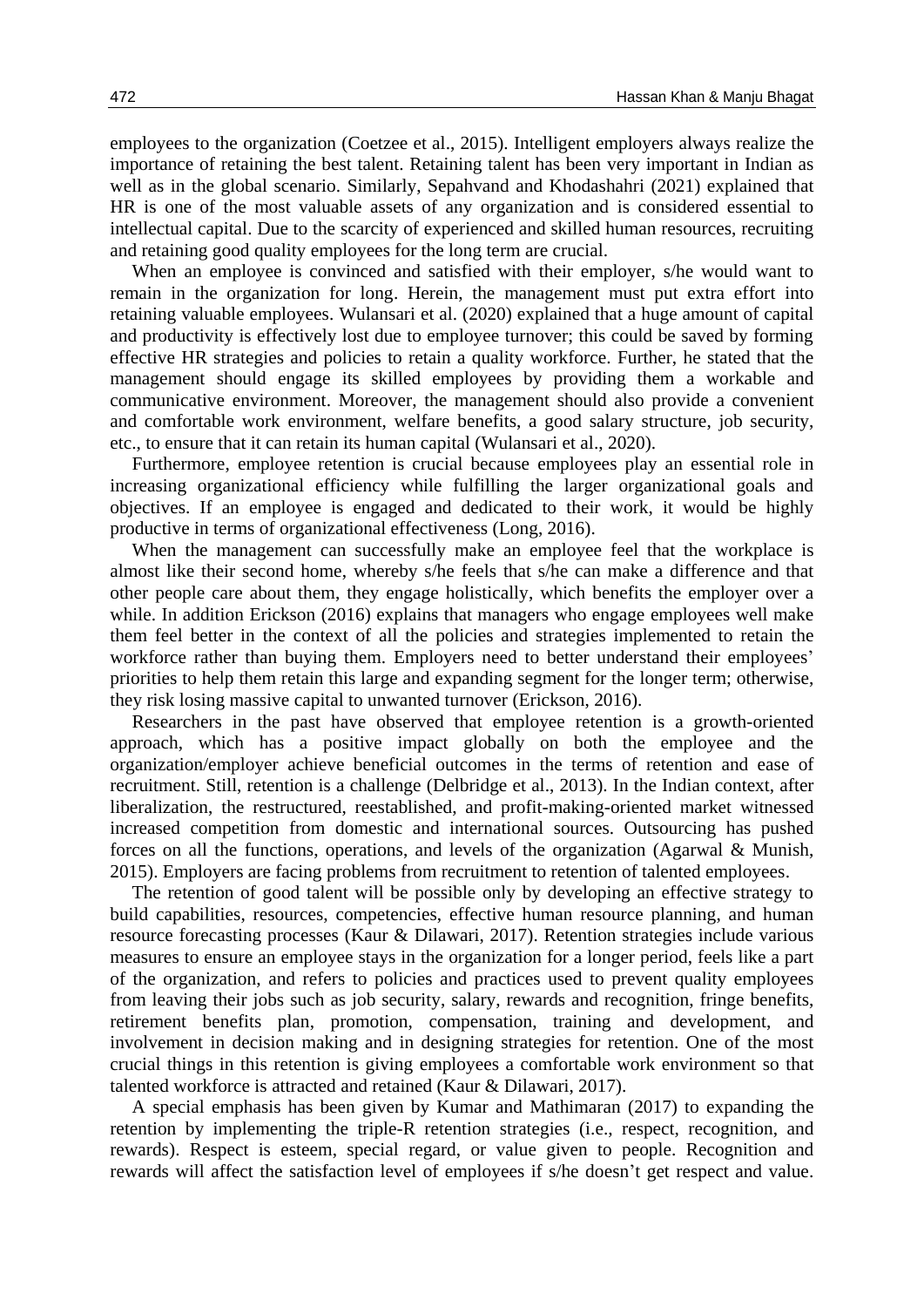Recognition is a type of appreciation given to the employees for the excellent work that encourages them to go beyond expectation. In contrast, rewards are the bonus, extra perks, and benefits that employers offer to give value and attention (Kumar & Mathimaran, 2017).

Employers should apply efforts to enhance both organizational commitment and employee retention. These include giving constructive and regular feedback to employees, communicating regularly with employees about their and organizational goals and expectations, making them feel valuable by introducing rewards and recognition mechanisms, providing them growth opportunities, and mentoring them for their careers ahead. All of this in amalgamation would compel them to remain in the organization for long (Soenanta et al., 2020).

Retention of employees in the organizations is an important parameter of assessing the success rate of any organization. The industrial sector has been moving towards globalization, which changes employees' behavior towards their organizations. Thus, the firms have to retain educated and talented employees during the high turnover rate (Diah et al., 2020). The main objectives of this study are to determine the various factors influencing employee retention, measure employee retention in Indian firms, and answer the following research questions.

- What are the factors influencing the retention of employees?
- What are the measures for the retention of employees in Indian firms?

This paper has been categorized into five sections: Introduction followed by Review of Literature; Research Methodology; Data analysis, Interpretation and Results; and Discussion and Conclusion. The current study attempts to highlight the factors influencing the retention of employees in Indian firms. This study provides recommendations to the employers on the formation and implementation of strategies for employee retention.

#### **2. Review of Literature**

Various works have been done in this area; thus, many studies are examined in the following subsections.

#### *2.1. Highlighting the Literature*

Shivanjali et al. (2020) conducted a study to find out the factors related to employee retention that influence work and job satisfaction levels of employees. Two hundred forty employees of IT professionals' data were analyzed by SPSS 20 and Amos 23. The results indicated that factors like compensation, promotion, working condition, and job security have the highest influence on the job satisfaction level of employees at work. In the same year, Soenanta et al. (2020) conducted a study to examine the impact of job satisfaction and organizational commitment on employee retention in a lighting company among 204 employees who had been selected randomly. Results concluded that job satisfaction and commitment have a positive direct effect on the retention of employees and have a positive direct impact on organizational commitment. Another study by Sudhakaran and Senthilkumar (2019) surveyed 942 technology professionals in India to find out the strategies and policies for retaining the valuable talents. Results indicated that management should effectively understand and implement retention policies like effective leadership, career development programs, a good compensatory package, a healthy organizational work environment, and work-life balance.

Upadhyay et al. (2019) tried to explore the factors responsible for employee retention, including job satisfaction of employees and the performance appraisal on team effectiveness, specifically in the service care sector. Both CFA and SEM in AMOS 21 were used for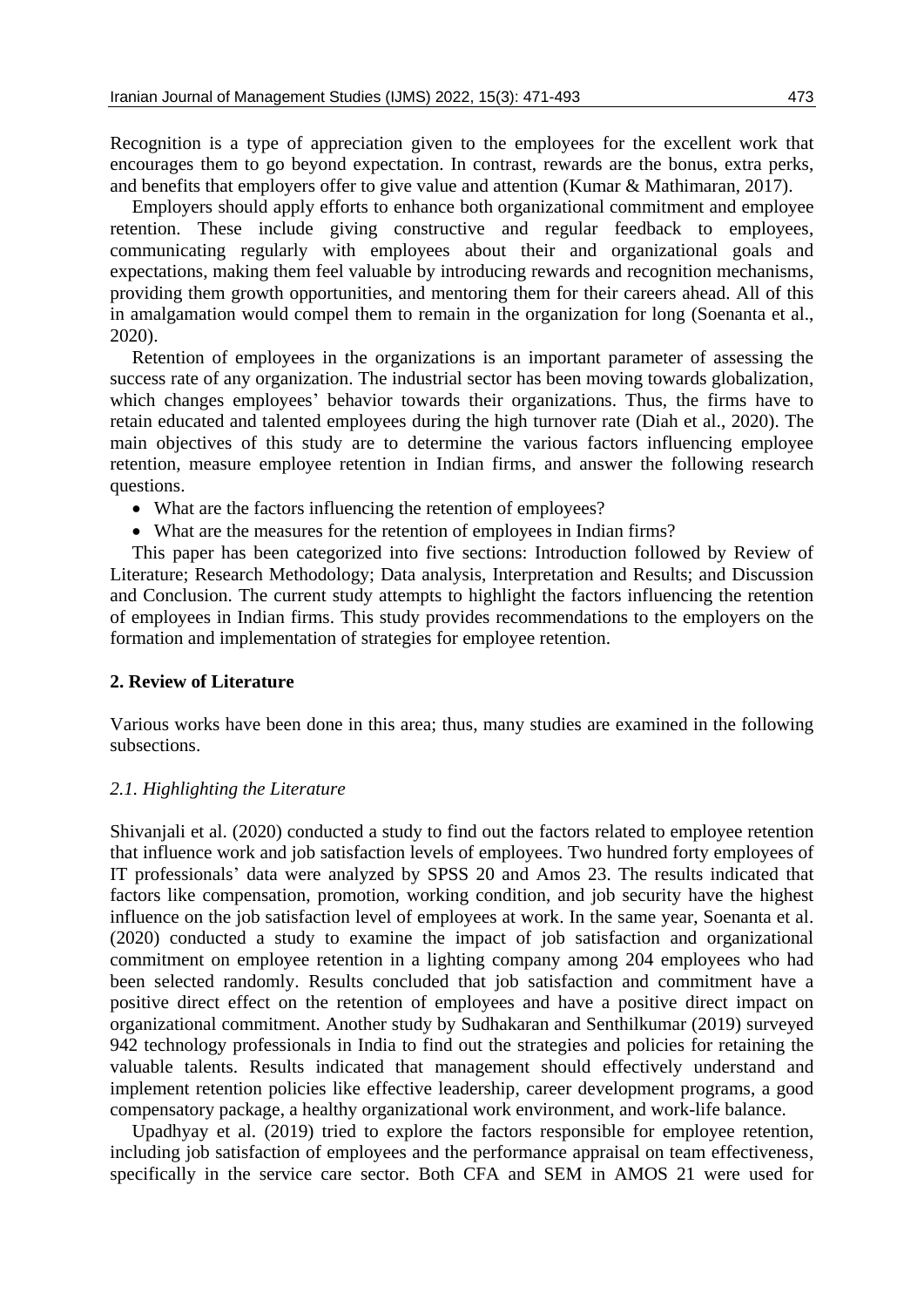analysis. Results showed a significant positive relationship between performance appraisal and team effectiveness. However, in the same year, Giri (2019) conducted a study on Indian construction industry employees. That study revealed that the human resource of that industry might be coaxed into commitment by doling out both non-monetary and monetary benefits. Data were collected from 287 employees by a survey questionnaire from various construction companies. The study's final findings revealed that all the extracted motivating factors had a strong, positive, and significant relationship with the retention of employees. Laura et al. (2019) were keen to know the impact of leader satisfaction on employee engagement, retention, and employee loyalty. Data were analyzed by multi-group analysis and SEM. The findings revealed that leadership satisfaction directly and positively influences employees' engagement and loyalty. They added that a trustworthy relationship with the leadership significantly enhances the employees' intention to stay. Thus, the moot point from this study is that positive leadership is necessary for employee engagement and loyalty, which allures the employee to remain in the organization.

Malone & Raja, (2015) on the other hand, conducted a study to know the elements that lead to enhanced employee engagement, along with the commitment and concern – specifically of female workforce – within a construction company. Notably, this study was done to know the important work-life balance, job security, satisfaction, cooperation, and various other management aspects related to the retention of women employees. The results of this study have been valuable in shedding light on work-life balance and encouraging women employees to stay on.

Lee and Way's (2010) study looked to assess the motivation level of employees under the influence of the workplace environment. Data were collected from 1489 participants working in the hotel industry through a survey questionnaire. The study findings revealed that hoteliers must provide ample career and skill development opportunities, have the means to expand and share knowledge, and provide more incentives, perks, and non-monetary benefits to retain the workforce. William (2010) explored the effects of job insecurity with regard to employee behavior, job satisfaction, and employee emotions. Data were collected by a self-reported digital survey from 320 employees. The findings revealed that job insecurity was not significantly related to job satisfaction. However, it affected directly and indirectly the employee emotions and behavior.

Yet in another study, Frey et al. (2013) looked to identify what it takes to retain wellqualified employees, as it is a crucial point, especially for services organizations. They noted that employee satisfaction is of paramount importance for client satisfaction and retention. Further, they stated that proactive work on client feedback, marketing, and recognizing human resources would enhance their service delivery, enabling clients to invest further in their services. Thus, service organizations were asked to encourage good communication and collaboration between all the extracted functions through the outcomes of that paper. This would also encourage the overall satisfaction level of employees. Naharuddin and Sadegi (2013) explored the effects of working environment on employee performance. Data were collected from 139 participants by a survey questionnaire. Results showed that 'supervisor support' was not necessarily sufficient for better employee performance; other factors, like job-aid, workplace infrastructure, and psychological and social support, were also responsible for overall improvement in employee performance.

Further, Beatson et al., (2008) studied employee behavior within organizations regarding its overall effectiveness. Data were collected from 250 employees. The results revealed that service-related work affects employee satisfaction more, coupled with trust, relationship satisfaction, and employee commitment. Ruohan and Xueyu (2016) conducted a study to know the impact of gender equality at the workplace regarding employee productivity and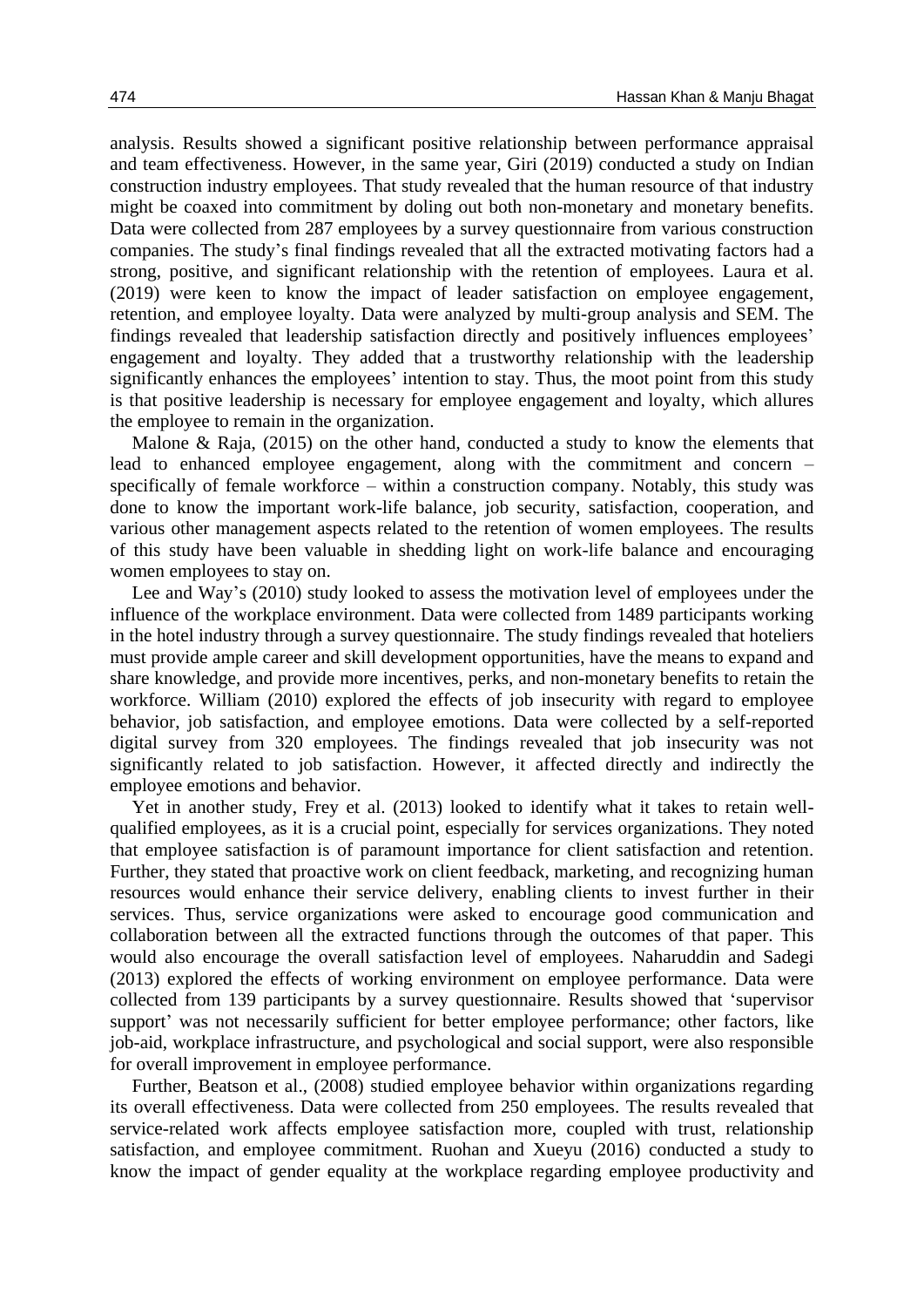organizational profitability. The results revealed that organizations that had more than fifty employees had better gender equality. However, the employees, by and large, were lowskilled and low-performing. Interestingly, on the other hand, in organizations that had less than fifty employees, the participation of women employees was more, which significantly increased organizational productivity. Moreover, the findings also suggested that equally treating both male and female employees was also beneficial for the organization over time.

Another study was done by Osborne and Hammoud (2017) on employee retention. They looked to explore the strategies that management use to involve their employees. For data collection, both structured and semi structured interviews were conducted. Additionally, some relevant documents of various organizations under study were also collected. With the help of data familiarization and data coding, various patterns were found. Overall, that research findings showed that the employee-management relationship is crucial for employee engagement to increase the organization's profitability and productivity. Chaubey et al. (2017) conducted a study to know the level of employee-management relationships and their effect on the job satisfaction level of employees. They surveyed with the help of a questionnaire that was administered to 167 participants. They found a strong bond between the management and employee relationship concerning employee work satisfaction; this was beneficial both for employees and the organization. Gani et al. (2020) explored the explanatory power of employability skills, employees' dedication towards their work, their job satisfaction level, and commitment to the possibility of their retention. Data were collected from three hundred eleven employees. The results showed that organizational commitment effectively depends on employees' job satisfaction, which is intrinsically corelated with training and development programs, career growth, and compensation and rewards and recognition. Notably, Taiwo et al. (2016) stated that for any organization, its vision and mission statements serve as the backbone for implementing policies, strategies, and future forecasting for the managerial decision-making process. They reiterated that if the organizational mission and vision are properly implemented, it would be beneficial for an employee-management relationship, employee engagement, increase in employee productivity, efficiency, and thereby would affect the overall organizational reputation.

Later, Chuanyu et al. (2018) conducted a study to know how and when the employeemanagement relationship is connected with workplace behavior. The results indicated that workplace environment and employee-management relationship is dependent on employee behavior, reflected through organizational trust. They suggested that future research should use more factors and indicators to measure employee behavior. Gupta's (2018) study on employee engagement in the Indian context, i.e., employee engagement in the context of organizational culture, highlighted that the employee-level factors, including psychological, employee performance, work satisfaction, all in amalgamation led to employee retention. Further, the results showed that employee engagement is valuable and essential even for individuals who work as an HR professionals. It helps in making policies and strategies in accordance, leading again to employee retention. Bangwal and Tiwari's (2018) study on variables such as working environment and employee satisfaction regarding the employees' intent to stay in an organization was seminal. This study was based on the Indian hotel industry, where employee attrition rates seem to be very high. Using the random sampling method, they surveyed five hundred hotel employees. Notably, their analysis was done by the SEM approach, using AMOS 18 software. Their findings revealed that employees tend to show their inclination to stay based on the design of the working environment, whereby they feel engaged and satisfied, and thereby intend to stay.

More recently, Diah et al. (2020) conducted a study to know the effect of the overall investment needed in developing employee retention programs in Pharma companies of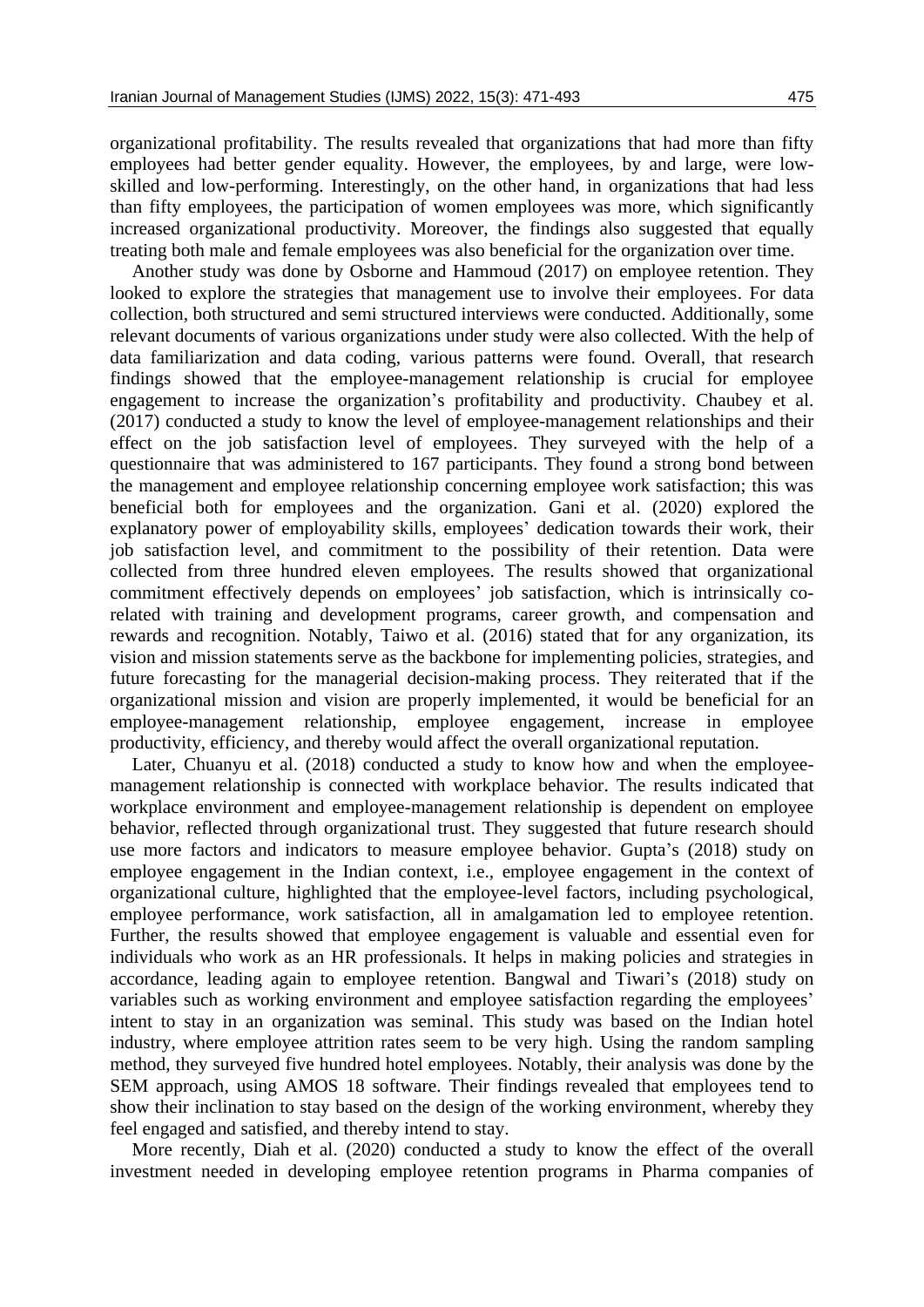Indonesia. They collected data from three hundred sixteen employees from various Pharma companies, and analyzed the data using structural equation modeling and AMOS. The findings showed that the investments in human resources had a positive effect on employee retention. Further, in the same year, Kim et al. (2020) looked into the impact of the perceptions of employees on their intention to stay, quality of work-life (QWL), organizational identification (OI), and corporate social responsibility (CSR) activities in the organization. Data were collected from employees of a Casino hotel in the USA. The results showed that the humanitarian and ethical aspects of CSR in its holistic dimensions had a significant positive effect on OI, and indirect effects on Higher-order quality of work-life (HQWL) via organizational identification (OI); this, in turn, led to a strong and positive direct effect on HQWL concerning the employees' intention to stay. Interestingly, while both humanitarian and ethical CSR dimensions indirectly affected the intention to stay via HQWL and OI, the economic aspects of CSR activities had a significant, indirect effect on the intention to stay via HQWL.

### *2.2. Highlighting the Factors Influencing Employee Retention*

This study is an attempt to highlight the significance of employee retention. It critically investigates the existing literature on employee retention, primarily in the Indian context. The findings would encourage HR managers to recognize the importance of employee engagement and commitment and keep them dedicated to their work. After investigating various previous studies, the following salient factors have been derived: employee relationship, leadership satisfaction, work environment, career development, quality of behavior, trust, top management vision and mission, socio-economic policy, and gender equality. Based on our understanding thus far, these would go a long way in enhancing employee engagement, organizational commitment, and the employees' intention to stay in the organization.

#### *Management – Employee Relationship*

The effective and strong management-employee relationship ensures success and invariably provides the growth and development of the organization in the long run. Any issue relating to productivity and growth that is unidentifiable can be tackled well with the help of a good management-employee relationship, which will benefit the employee and the organization in the long run (Vineet et al., 2013). Moreover, worker's participation in management (WPM) is an advanced technique to increase the involvement of employees, which in turn enhances employee-management relationships. Additionally, it contributes effectively to achieving organizational goals by increasing workers' participation in management to make decisions, which helps managers inform policies and strategies (Onyango, 2014). Oluchi (2013) defined management – employee relationship as an affair that an organization could use to properly manage all communication and achieve the organizational goals while significantly enhancing employee productivity. The HR department thereby plays an essential role in operations and training and development (T&D) for supervisors and top management officials to train them on how to take care of the work assigned to employees while maintaining a good relationship with them for the overall organizational wellbeing. Further, Men and Jiang (2016) revealed that organizational culture of supportiveness and trustworthy leadership are significant predictors of a good management-employee relationship.

**H1:** Management – employee relationship directly and positively influence employee retention.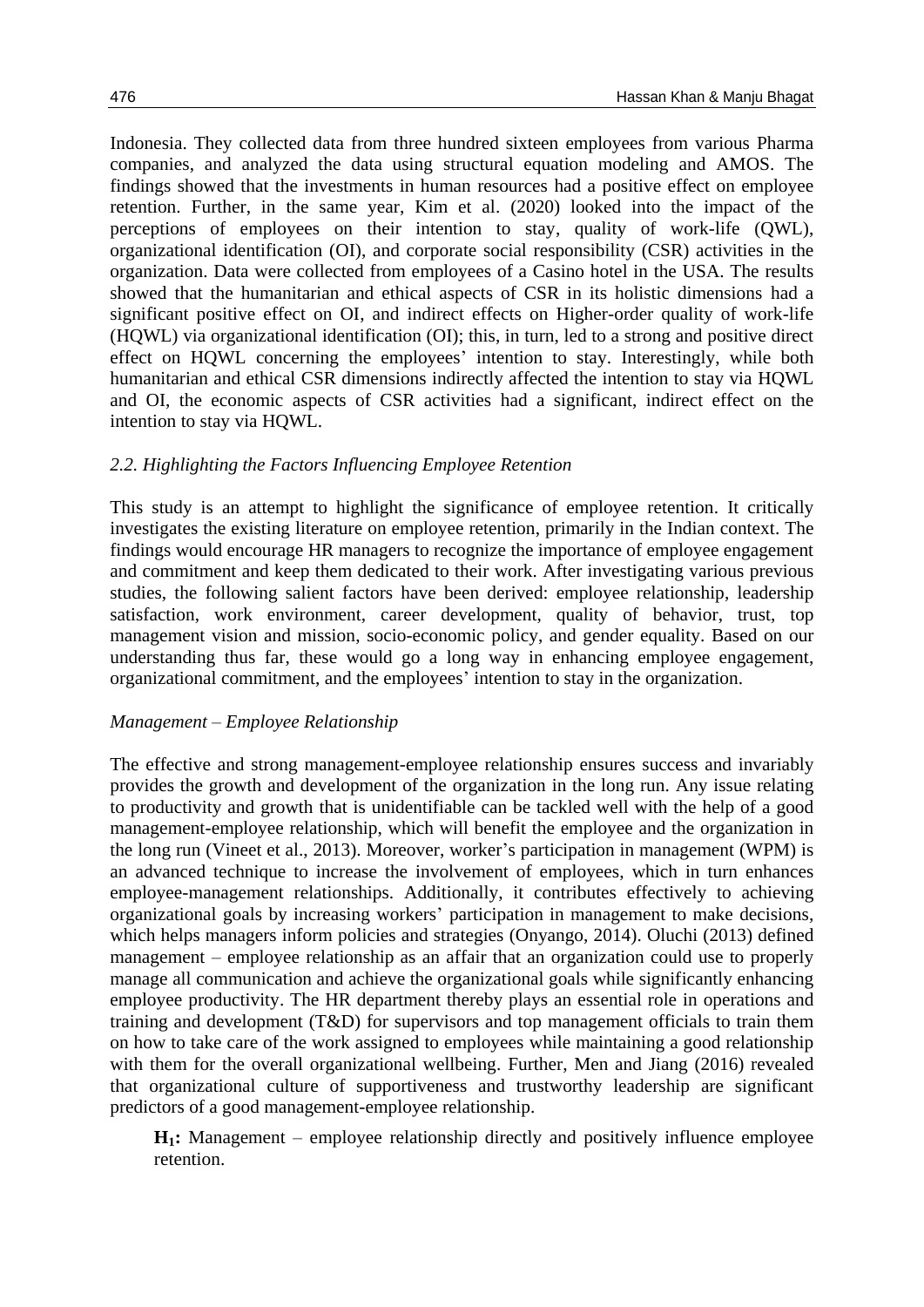#### *Leadership Satisfaction*

Anastasiou and Garametsi (2020) explained that leadership is an essential element of HR management, with potentially significant indirect effects on employees' work performance and job satisfaction, which will give positive results in retention. Moreover, effective and strong leadership will be able to motivate a person to feel satisfaction in work (Runi et al., 2017). Kozlowski and Bell (2003) explained that the most remarkable leadership spirit is to work as a team with role clarity to achieve the goals and objectives of the organization. It is believed that employee engagement is related to leadership satisfaction (Christian et al., 2011; Saks & Gruman, 2014), which encourages a leader to motivate the employees dedicated to their work. It has also been claimed that employee–management relationship bonding also hinges upon employees' overall commitment and engagement (Declining employee loyalty: A causality of the new workplace, 2012). Alarcon et al. (2011) maintained that role clarity, leadership satisfaction, team spirit, and dedication are the main factors influencing military officers' retention.

**H2:** Leadership satisfaction directly and positively influences employee retention.

### *Work Environment*

Pratama and Tentang (2015) stated that the work environment could affect employees' emotions. If the employee feels comfortable at work, they can do their work effectively by utilizing the available resources. This will enhance the performance of employee and will increase the productivity of the organization. Chandrasekar (2011) revealed that the relationship between the workplace environment, resources at the workplace, and the infrastructure to work are essential components of work. Some working environment characteristics that influence and enhance employee performance include the supervisor's advice and support, job aid, and work environment. These in amalgamation help ensure total employee engagement. Oswald (2012) suggested that for improving employee performance, the management must take care of the physical workplace area and provide adequate psychosocial support to make employees feel more comfortable in their work. According to Clements and Derek (2015), the performance at the workplace can improve by providing a relaxing and appropriate work environment to do their job with full dedication, which would improve the employee's overall performance and satisfaction levels.

**H3:** Work environment directly and positively influences employee retention.

### *Career Development*

Kohlmeyer et al. (2017) revealed that employees who believe that the organization provides career growth opportunities have higher commitment levels and are less likely to leave. Suppose an employee gets regular training and development. In that case, career enhancement, promotion, and skill development opportunities make them committed to their organization for a longer period and act as factors beneficial for individual and organizational growth. In addition, this can be the most effective method for retention. According to (Weng et al., 2010), an employee's career progression traits represent how supportive their management has been in acquiring career-oriented skills and increasing knowledge. Furthermore, it also reflects the employees' promotion and growth opportunities and compensation. They concluded that employees who receive career development opportunities are intrinsically engaged with their organizations, and are less likely to leave. Weng and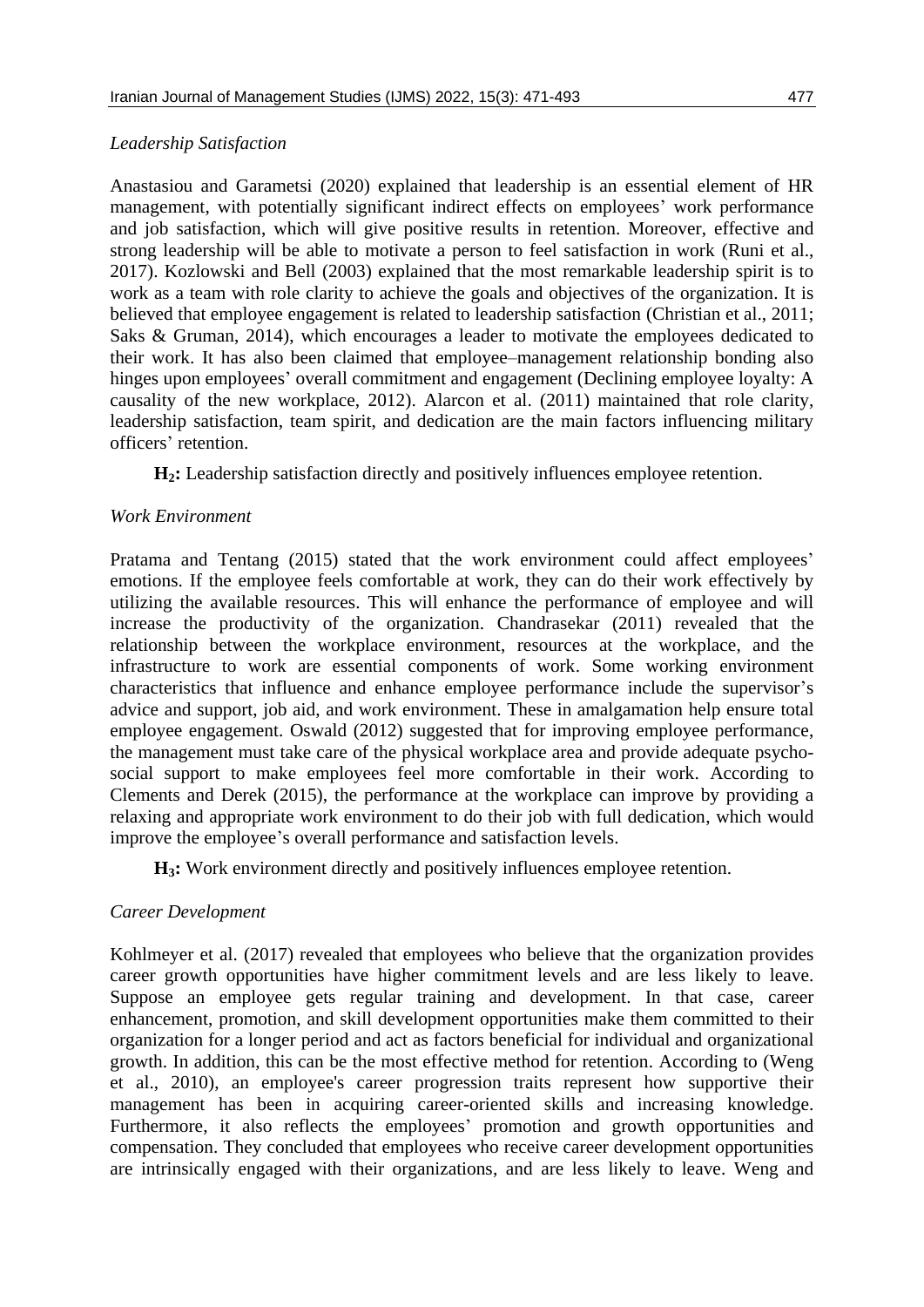McElroy (2012) stated that an employee could develop their career if s/he gets timely promotion and growth, and has chance to explore their skills and personality in the job, which s/he feels would help boost efficiency in the job. Andrew and Saudah (2012) explained that a sufficient level of career development opportunities given by the management could engage employees with their work.

**H4:** Career development directly and positively influences employee retention.

### *Quality of Behavior*

Alblas and Wijsman (2011) believe that employee's quality of behavior can be connected to emotional commitment. The level of dedication and spirit that employees have towards their organization depends upon the conduct of management. According to Bos-Nehles and Veenendaal (2019), the quality of behavior is defined as the position that one understands towards people, objects, events, or situations. It can be negative or positive, and it reflects how a person reacts and perceives a particular situation or thing. Stone (2014) explained that the employees who do not get much value and attention in their organization find it difficult to commit to their work and remain with the organization. Similarly, Eden and Shani (1982) found that a minor change in the behavior of managers results in a vast improvement of the behavioral patterns of low-performing employees, which in turn leads to enhanced organizational efficiency. It is the employee's responsibility to be punctual and calm and maintain kind behavior in work so that their manager would support every aspect of the job (Gronroos, 2007). Employee behavior is dependent on transparency of the relationship of the management and the employee. It may be defined as the reaction of employees towards the working environment. Sparks (1994) stated that employees should behave maturely to gain appreciation and recognition from supervisors and make a comfortable working environment. One needs to follow and work according to the workplace's rules and regulations. On the other hand, Gwinner et al. (1998) explained that managers need to communicate appropriately and effectively with their employees. Additionally, they emphasized that the management should communicate and behave appropriately with employees to attain better managementemployee relationships.

**H5:** Quality of behavior directly and positively influences employee retention.

### *Trust*

Li et al. (2018) revealed that employee performance relates to organizational commitment. It is the responsibility of both the management and the employee to show loyalty, confidence, trust, and transparency in new developments and innovations. The management-employee relationship could influence employees' perception and wellbeing. TSui and Wu (2005) stated that trust is related to employees loyal to the organization, those who are willing to develop a long-term relationship with the organization. It alludes to the fact that employees follow the organizational policies, procedures, and strategies to accomplish the larger goals and objectives of the organization (TSui & Wu, 2005). While the management expects the employees to give their required contributions to their work by demonstrating organizational commitment, high performance, employee engagement, etc., the employees also expect the management to provide them with a positive workplace environment and healthy management-employee relationship, coupled with rewards and incentives for their wellbeing. The essential thing for building trust is effective internal communication between employers and employees (Vercic, 2019). Many research studies have shown that the benefits of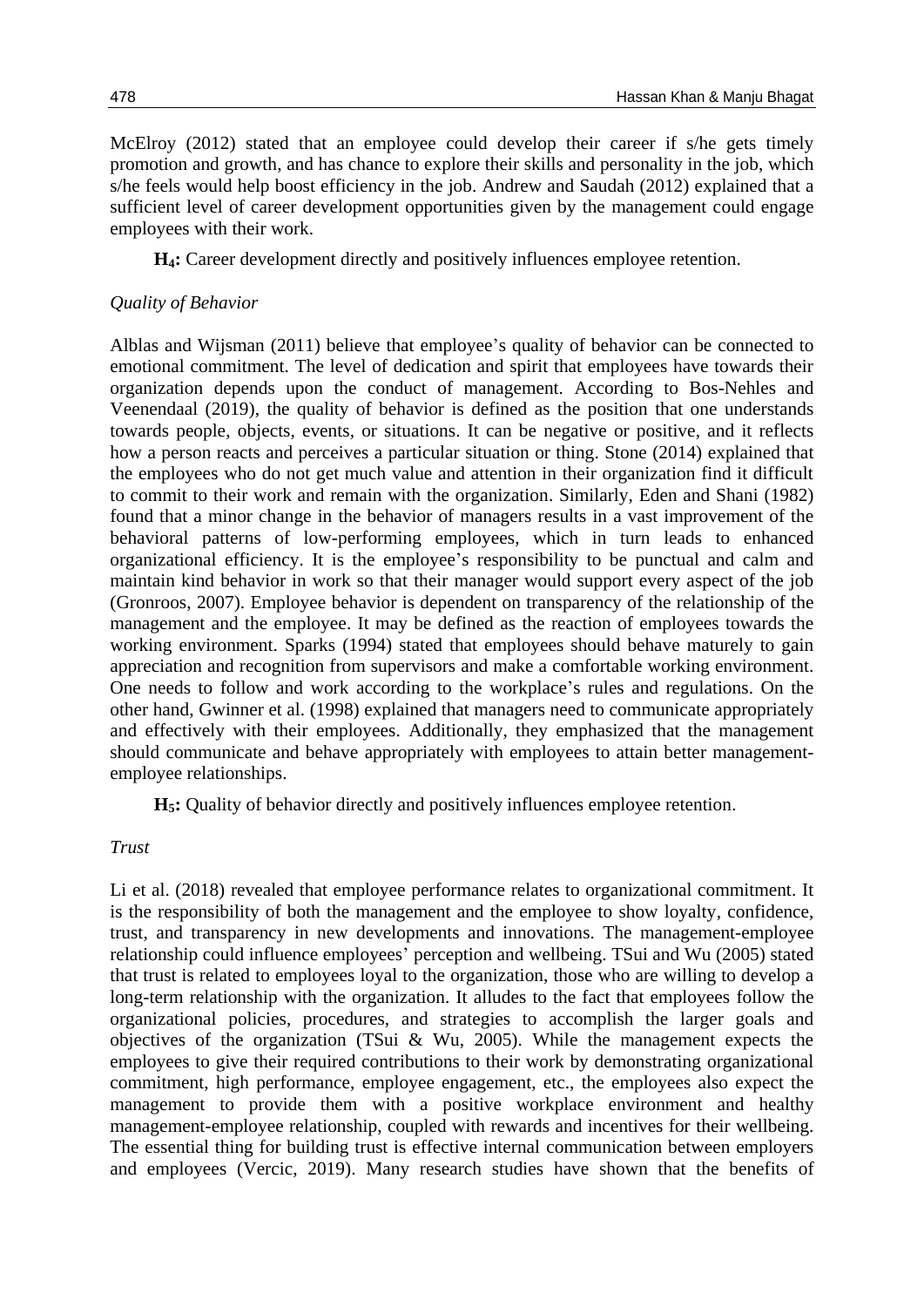effective communication include engagement of employee, commitment, reduced absenteeism, increased altruism (helping behavior), increased levels of innovative ideas, higher quality of services and products, reduction in costs, and individual and organizational success (Mishra et al., 2014; Neto et al., 2018).

**H6:** Trust directly and positively influences employee retention.

#### *Top Management Vision and Mission*

According to Papulova (2014), there is a need to explore and implement vision and mission statements properly in an organization, as that goes on to determine the purpose, objectives and the goals. It is done by maintaining a positive relationship between the management and the employee. Further, Kokemuller and Media (2015) stated that the top management's vision and mission is a type of strategic policy that helps employees and management achieve the larger organizational aims and objectives. He further explained that vision and mission statements guide employees to the right path to accomplish the goal. The vision describes what and where an organization needs to be and the status it is willing to achieve in the future to fulfill its larger organizational objectives. Ozdem (2011) stated that a strong vision helps with future forecasting by helping the HR planning, effective use of resources available, implementation of advanced techniques and technologies, and conducting market analysis of both demand and supply.

On the other hand, the mission is the rationale for being an organization per se, especially in its growing phase, as Powers (2012) explained. Essentially, an organization develops strategies and plans to take decisions from available alternatives. The mission statement performs the role of a guardian. In other words, a mission statement looks to develop and identify the factors responsible for the success of the organization at large, vis-a-vis its area of production concerning goods and services, which effectively differentiates it from its rivals (Aktan, 2003).

**H7:** Top management's vision and mission are directly and positively related to employee retention.

#### *Socio-Economic Policy*

According to Peng and Li (2014), employees will be motivated and retained by providing family care facilities, sanitization, and ventilation facilities in the working area, good health care facilities, education, facilities to the children, work-life balance, and good organizational behavior among the workgroups. McDonnell (2012) stated that the responsibility is on HR managers to take care of the organizational welfare policies that include employees' personal and family care responsibilities, which would effectively motivate them to perform at an optimal level. Additionally, the researcher noted that the management needs to mark the areas that need improvement, and thereby for effective strategies and policies, all with the single aim to motivate and encourage its employees, which in turn go on to contribute to increasing organizational productivity and social responsibility. However, according to Bristol and Tisdell (2010), socio-economic growth policies and strategies tend to expand durability before HR managers. Typically, organizations adopt socio-economic policies to increase employee wellbeing that encompasses training and development, infrastructural advancements and technological up-gradation, work-life balance, effective compensation, and effective performance appraisal system, which in turn go on to help the organization in increasing its efficiency and employee engagement (Das, 2004).

**H8:** Socio-economic policy directly and positively influences employee retention.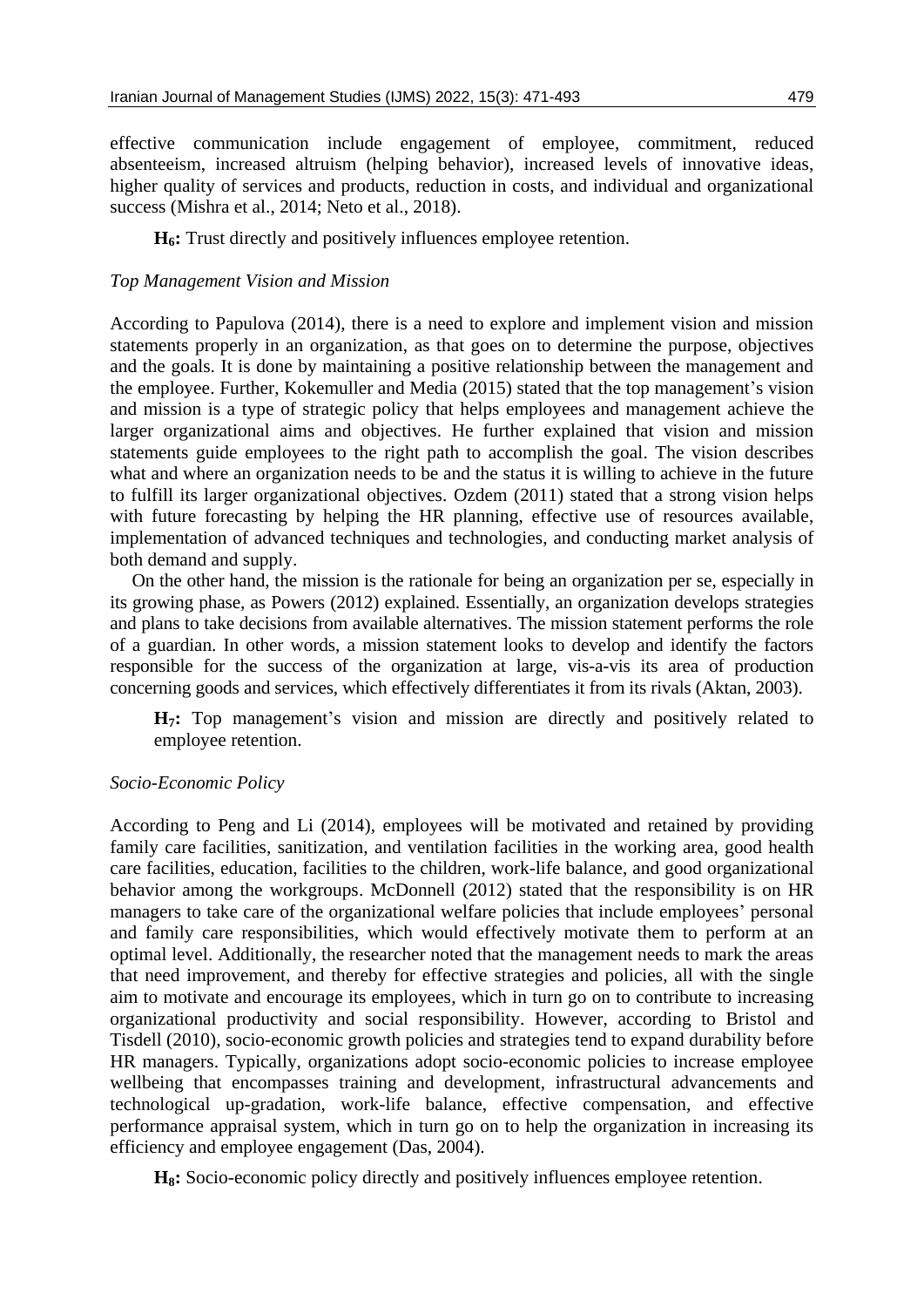#### *Gender Equality*

Pradhan et al. (2016) stated that gender inequality negatively impacts the psychological wellbeing of both females and males, directly affecting employees' job satisfaction level. A survey conducted by Fairygodboss (2015) explored that if there is no gender discrimination in the organization, it leads to higher level of job satisfaction, which in turn results in the retention of employees. This way, employees can perform their work with complete dedication and enthusiasm. Further, McKinsey (2018) explained that gender equality is positively interrelated with employee empowerment, organizational performance, engagement, commitment, decision-making, innovation, and talented retention. Moreover, he added that managerial diversity is required to stop the misuse of discrimination and raise awareness among employees to treat each other equally in every aspect (McKinsey, 2018).

**H9:** Gender equality directly and positively influences employee retention.

As an extension of previous studies, this paper will point out the gap and examine how employee retention is influenced. Vineet et al. (2013) revealed that the strong managementemployee relationship would be beneficial for the organization to keep their workforce for the longer term. To accomplish the goals and objectives, management must develop team spirit and leadership qualities (Anastasiou & Garametsi, 2020). Career growth opportunities are essential for an individual's development by providing training and development, skill enhancement opportunities, on-the-job training, etc. (Kohlmeyer et al. (2017).

Furthermore, previous studies (e.g., Bangwal & Tiwari, 2018) found a strong relationship between workplace environment and intention to stay. Employees who get a proper and comfortable working environment are less likely to leave the organization (Zhu et al., 2012). Apart from this, to increase employee retention, management should also develop trust (Vercic, 2019) between employers and employees with effectiveness and transparency in the internal communication, and also make them familiar with the vision and mission of the organization (Taiwo et al., 2016). Meanwhile, management should also appreciate and recognize the work done to their employees, showing good behavior by giving values and respect to them (Stone, 2014). In addition, Peng and Li (2014) stated that employers can also retain the quality employees by providing family and health care facilities, work-life balance, no gender discrimination, and job security (McKinsey, 2018).

From a managerial perspective, recruitment is not a problem, but retaining valuable employees is challenging for any firm. Any element that causes destruction can have an impact on retention.Unnecessary employee turnover also costs an organization needless expense (Limyothin & Trichun, 2012). The main objective of this study is to determine the various factors influencing employee retention and to measure employee retention in Indian firms to prevent the loss of competent employees by the organization, as this could have adverse effects on goals and productivity (Attiah & AbouDahab, 2017).

#### **3. Research Methodology**

#### *3.1. Measurement*

To fulfill the objectives, an empirical approach was taken. Data were collected by a selfadministered questionnaire in order to determine various factors that influence employee retention. The survey questionnaire comprised of ten parts: demographic profile, management- employee relationship, leadership satisfaction, working environment, career development, quality of behavior, trust, top management vision and mission, socio-economic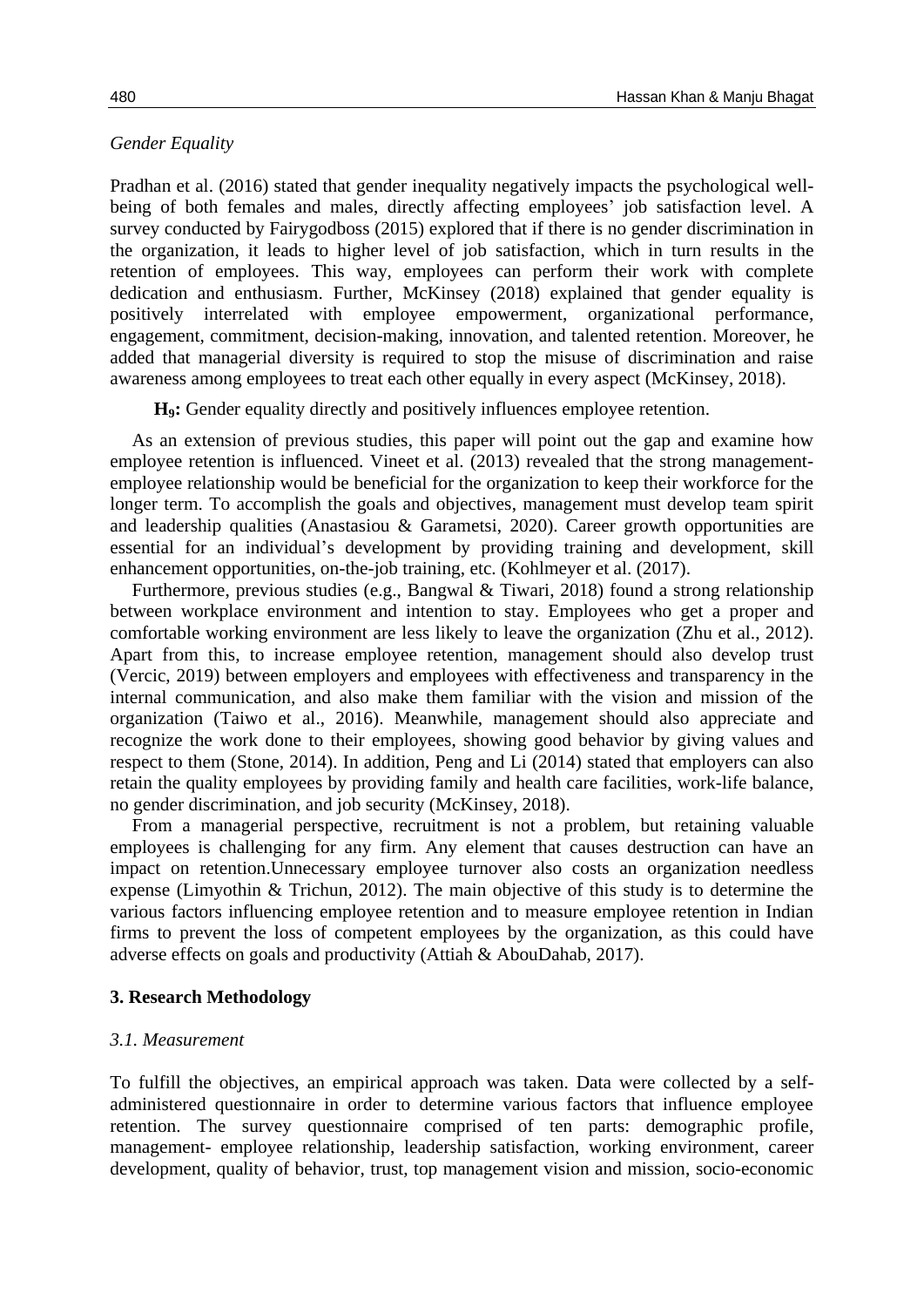policy, and gender equality. The first part consisted of demographic profile, such as gender, age, name of the organization, designation, marital status, educational qualifications, job level, and city. There were five items in the management-employee relationship and working environment, and four in leadership satisfaction, career development, quality of behavior, trust, top management vision and mission, socio-economic policy, and gender equality. All the items were examined by a 5-point Likert scale [(1) Strongly Disagree to (5) Strongly Agree].

## *3.2. Collection of Data*

The survey questionnaires were distributed among employees working in Indian firms based on the random sampling method (RSM). From 132 survey questionnaires, ninety-eight responses were received and used for data analysis. The items were approved after confirming both validity and reliability of the questionnaire.

## **4. Data Analysis, Interpretation, and Results**

### *4.1. Characteristics of Sample*

The KMO and Bartlett's Test were used to know the perfectness of factor analysis (FA). Using SPSS, exploratory factor analysis (EFA) was conducted to know the validity of the survey questionnaire. The approximate value of Chi-square was 2.323E3 for 703 degrees of freedom (df), which was significant at a 0.00 level of significance. KMO =  $0.708$  was greater than 0.6. According to Kaiser (1970), if  $0 < KMO < 1$  If  $KMO > 0.6$ , data is adequate. Here, Kaiser-Meyer-Olkin  $(KMO) = 0.708$ , which indicates that data is adequate and we can proceed further.

| <b>Table 1.</b> Kaiser-Meyer-Olkin (KMO) and Bartlett's Test |                    |         |  |  |  |  |
|--------------------------------------------------------------|--------------------|---------|--|--|--|--|
| Kaiser-Mever-Olkin                                           | .708               |         |  |  |  |  |
| Bartlett's Test of<br>Sphericity                             | Approx. Chi-Square | 2.323E3 |  |  |  |  |
|                                                              | df                 | 703     |  |  |  |  |
|                                                              | Sig.               | .000    |  |  |  |  |

### *4.2. Structural Equation Modeling (SEM)*

SEM is a multivariate method based on the hypothetical structural model to look at the arrangement of reliable relationships. It uses confirmatory factor analysis (CFA) and multiple regressions to distinguish between unobserved and observed variables. It has a two instrument estimation model intended to distinguish the connection among observed, latent, and structural models implied for the strength between latent variables (Doloi et al., 2011).

## *4.2.1. Structural Model*

A structural model for the questionnaire was developed with the help of AMOS 20. This model has seven hundred and three available degrees of freedom (df), because 38 observed variables were used in the model. The model is structurally identified, as the coefficients of the path calculated in the structural Model (Figure 1) were found significant at  $p = 0.00$ , confirming the validity of the construct.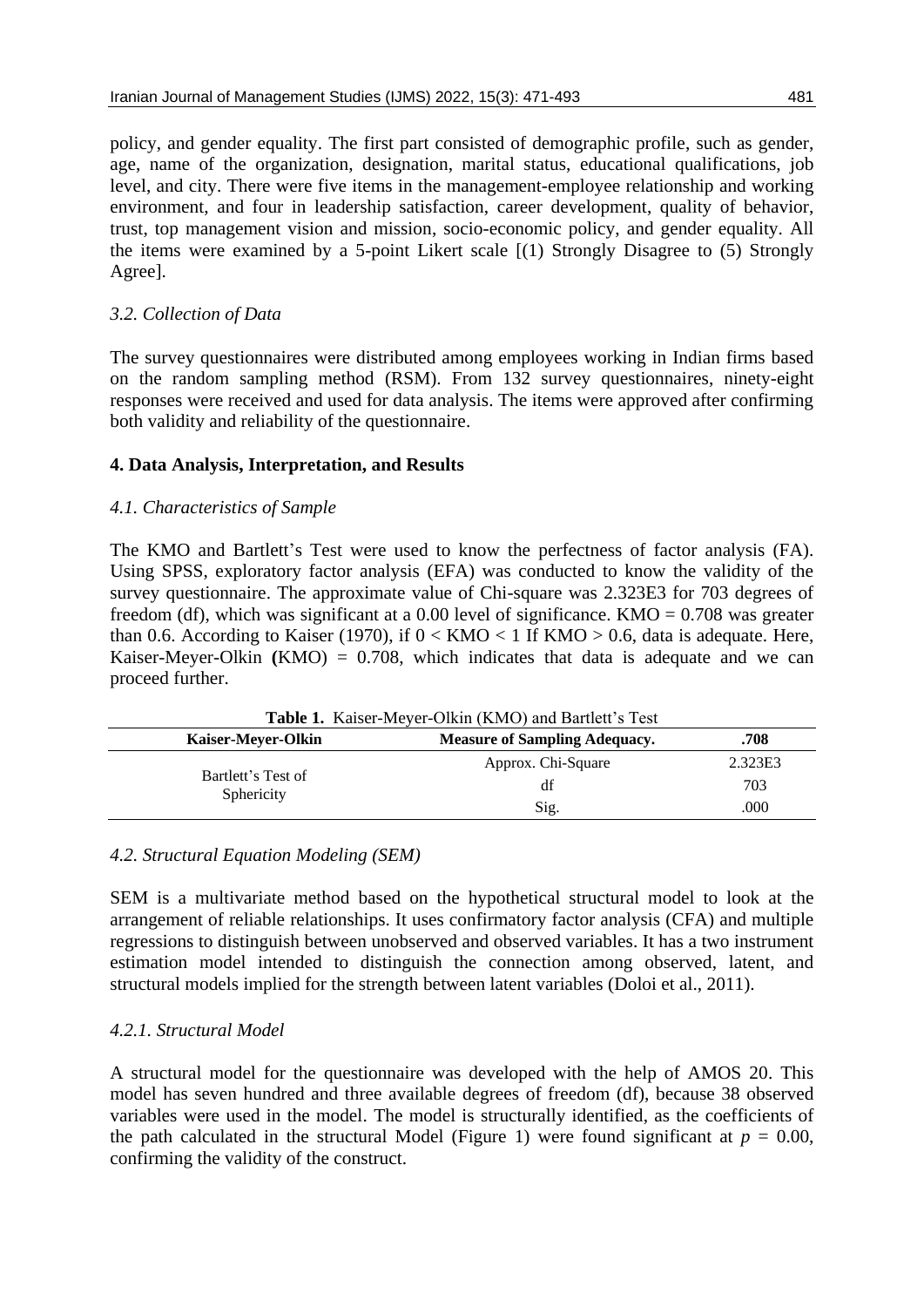A CFA was assessed to confirm the construct validity and reliability, including discriminant and convergent validity, by utilizing AMOS (Fornell & Larcker, 1981; Gerbing & Anderson, 1988; Ifinedo, 2006).

The structural model of the study was consisted of nine constructs, including managementemployee relationship (MER), leadership satisfaction (LDS), working environment (WET), career development (CDT), quality of behavior (QBR), trust (TRT), top management vision and mission (TVM), socio-economic policy (SOP), and gender equality (GEY).

| Table 2. Overall Reliability Statistics |              |  |  |  |  |
|-----------------------------------------|--------------|--|--|--|--|
| <b>Cronbach's Alpha</b>                 | No. of items |  |  |  |  |
| .929                                    | 38           |  |  |  |  |

The value in Table 2 was calculated to know the reliability of the scale used to measure the items, calculated by Cronbach's Alpha using SPSS. The reliability of the scale for each construct (MER, LDS, WET, CDT, QBR, TRT, TVM, SOP, and GEY) was acceptable. If the value of Cronbach's Alpha goes above 0.7, it is deemed as acceptable and treated as a good degree of reliability (Sekaran, 2003). As represented in Table 2, the value of Cronbach's Alpha for our study was 0.929, which effectively is above 0.7. Thus, the calculated values were acceptable and fit to be used for SEM in AMOS 20.

| <b>Table 3.</b> Model Fit Table |       |
|---------------------------------|-------|
| <b>Model fit criterion</b>      | Value |
| $\chi$ 2/df                     | 2.460 |
| <b>CFI</b>                      | 0.911 |
| <b>GFI</b>                      | 0.943 |
| <b>RMSEA</b>                    | 0.076 |
| <b>NFI</b>                      | 0.901 |
| TH                              | 0.961 |

The model fit indices such as (Chi-square/degree of freedom) χ2/df, CFI (comparative fit index), GFI (goodness of fit index), NFI (normal fit index), TLI (Tucker Lewis index) and RMSEA (Root mean square of error approximation) were chosen to evaluate the model fit (Hair et al., 2010). The acceptable values were  $\gamma$ 2/df < 3, CFI, GFI, NFI and TLI > 0.9, and RMSEA< 0.08 (Gefen & Straub, 2000).

The full structural model was finally tested using SEM. The goodness of fit for the model represented in Table 3 are adequate:  $χ2/df = 2.460$ , CFI = 0.911, GFI = 0.943, NFI = 0.901,  $TLI = 0.961$  and RMSEA = 0.076. Therefore, the values indicated that the structural model is can be used to examine the hypotheses.

As Figure 1 shows, after hypotheses testing of the value of management-employee relationship, we found significant positive relationship between management and employee, which would encourage employee retention and supports the findings of Vineet et al. (2013); thereby, our first hypothesis was supported. For the second hypothesis, which was on the relationship between leadership satisfaction and employee retention, we also found significance, indicating that leadership satisfaction (Laura et al., 2019) is significantly and positively related to employee retention. In the third hypothesis, the findings of Pratama and Tentang (2015) and Shivanjali et al. (2020) support the working environment which significantly and positively influences employee retention. In the fourth hypothesis, we found that career growth opportunities positively influence employee retention, which leads Kohlmeyer et al. (2017) to the fact that employees are always concerned about their career growth opportunities. In the fifth hypothesis between quality of behavior and employee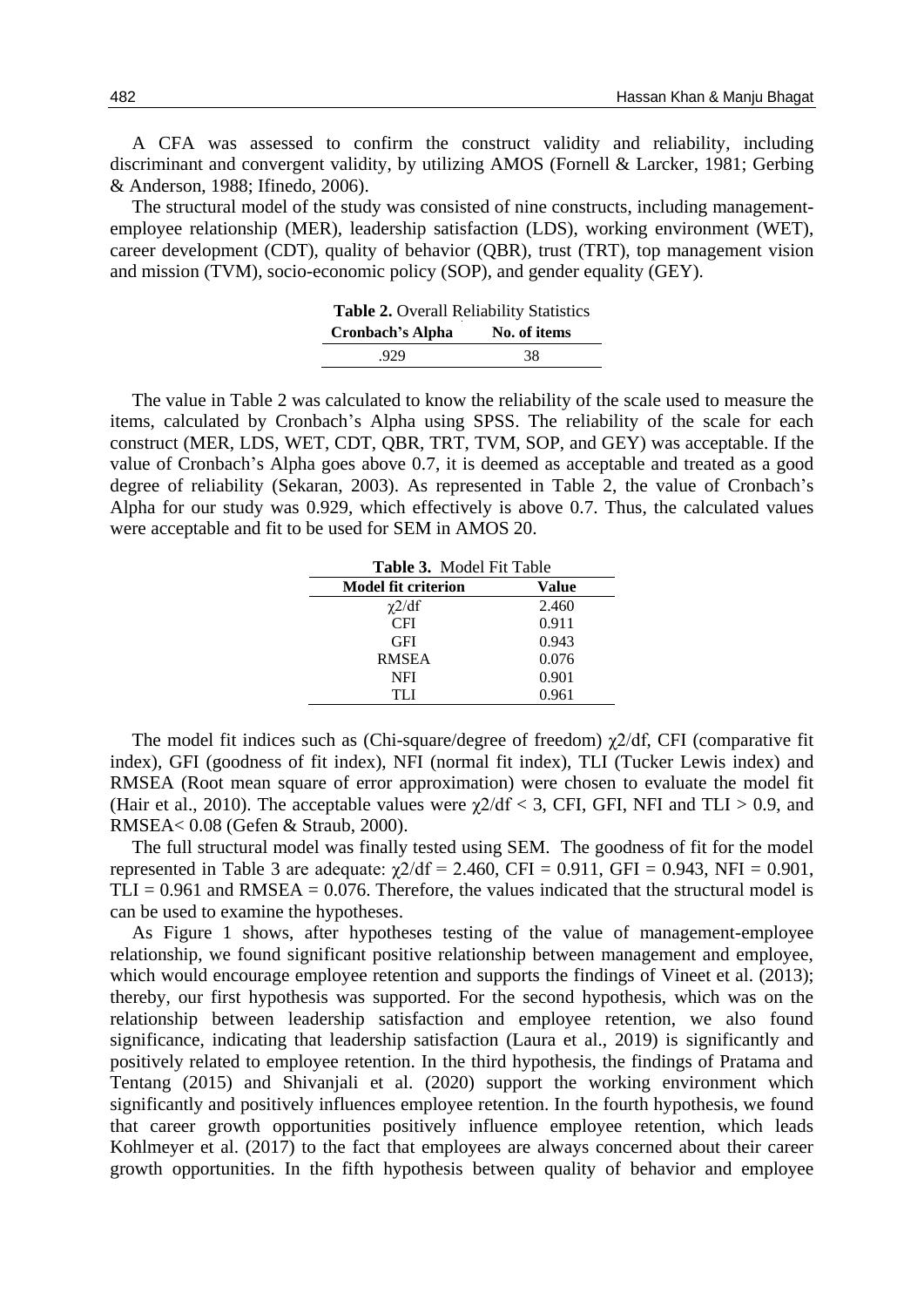retention, the findings of Osborne and Hammoud (2017) also supports a strong and positive influence on employee retention. In the sixth hypothesis, which is on the relationship between trust and employee retention, we also found a strong and positive impact (Vercic, 2019). With regard to the seventh hypothesis, we found that top management vision and mission significantly influences employee retention. The result of this study is consistent with the findings of Taiwo et al. (2016) and Papulova (2014), which maintain that an organization's mission and vision should be clear to employees and management to accomplish organizational goals jointly. In the eighth hypothesis, related to socio-economic policy (Giri, 2019; Kim et al., 2020) and employee retention, we found significant and positive effective factors. This alludes to the fact that welfare programs, healthcare facilities, and work life balance should be implemented effectively in the organization. Concerning the ninth hypothesis, we came to the conclusion that gender equality significantly and positively influences employee retention. To support this finding, we might refer to the recommendation of Ruohan and Xueyu (2016), which suggests that employer and/or the supervisor should not discriminate any employee based on age, caste, creed, gender, or ethnicity.



**Figure 1.** Structural Model Source: Constructed using IBM AMOS 20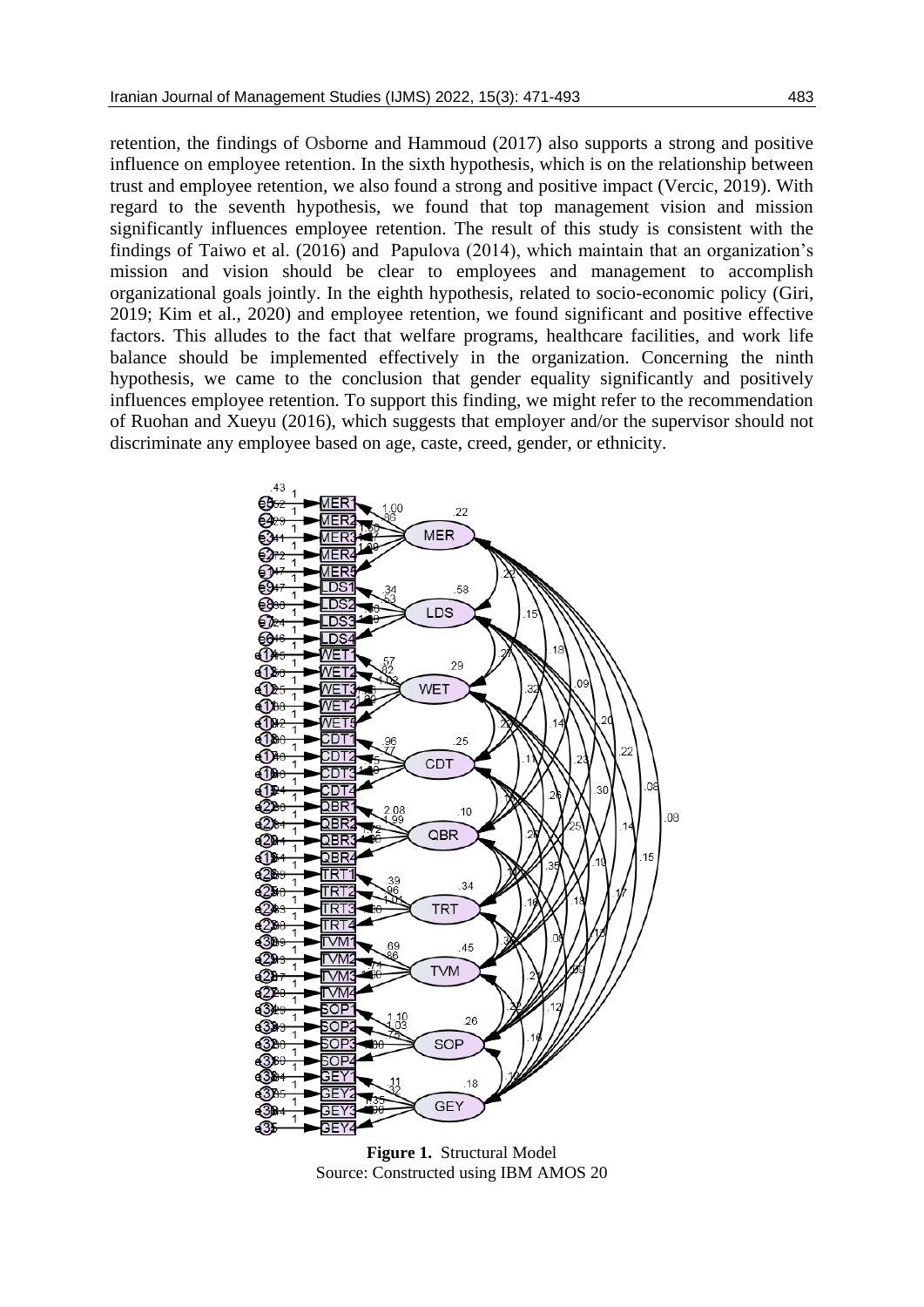| Table 4. Significance Level |                                                                                                                   |                                  |                   |                           |  |  |  |
|-----------------------------|-------------------------------------------------------------------------------------------------------------------|----------------------------------|-------------------|---------------------------|--|--|--|
| S. No.                      | <b>Hypothesis</b>                                                                                                 | <b>Standardized</b><br>estimates | Accepted/rejected | <b>Significance level</b> |  |  |  |
| 1.                          | $H_1$ : Management –<br>employee relationship<br>directly and positively<br>influence employee<br>retention       | 0.22                             | Accepted          | ***                       |  |  |  |
| 2.                          | $H_2$ : Leadership<br>satisfaction directly<br>and positively<br>influences employee<br>retention                 | 0.58                             | Accepted          | ***                       |  |  |  |
| 3.                          | $H_3$ : Work environment<br>both directly and<br>positively influences<br>employee retention                      | 0.29                             | Accepted          | ***                       |  |  |  |
| 4.                          | H <sub>4</sub> : Career<br>development directly<br>and positively<br>influences employee<br>retention             | 0.25                             | Accepted          | ***                       |  |  |  |
| 5.                          | $H_5$ : Quality of behavior<br>directly and positively<br>influences employee<br>retention                        | 0.10                             | Accepted          | ***                       |  |  |  |
| 6.                          | $H_6$ : Trust directly and<br>positively influences<br>employee retention                                         | 0.34                             | Accepted          | ***                       |  |  |  |
| 7.                          | $H_7$ : Top management's<br>vision and mission are<br>directly and positively<br>related to employee<br>retention | 0.45                             | Accepted          | ***                       |  |  |  |
| 8.                          | H <sub>8</sub> : Socio-economic<br>policy directly and<br>positively influences<br>employee retention             | 0.26                             | Accepted          | ***                       |  |  |  |
| 9.                          | H <sub>9</sub> : Gender Equality<br>directly and positively<br>influences employee<br>retention                   | 0.18                             | Accepted          | ***                       |  |  |  |

As Table 4 illustrates, we note that all the hypotheses have been accepted at 0.00 significance level. All factors (i.e., MER, LDS, WET, CDT, QBR, TRT, TVM, SOP, and GEY) directly and positively influence employee retention. In other words, this means that better strategies and policies concerning these factors should be developed to make the working environment more comfortable.

### **5. Discussion and Conclusion**

The results confirm that leadership plays possibly the most effective role in employee commitment and engagement which supports the findings of (Anastasiou & Garametsi , 2020) which would encourage employees to dedicate themselves totally to their work and remain in the organization. The most extraordinary leadership spirit is to work as a team with role clarity to achieve the goal and productivity of the organization. Furthermore, we also note that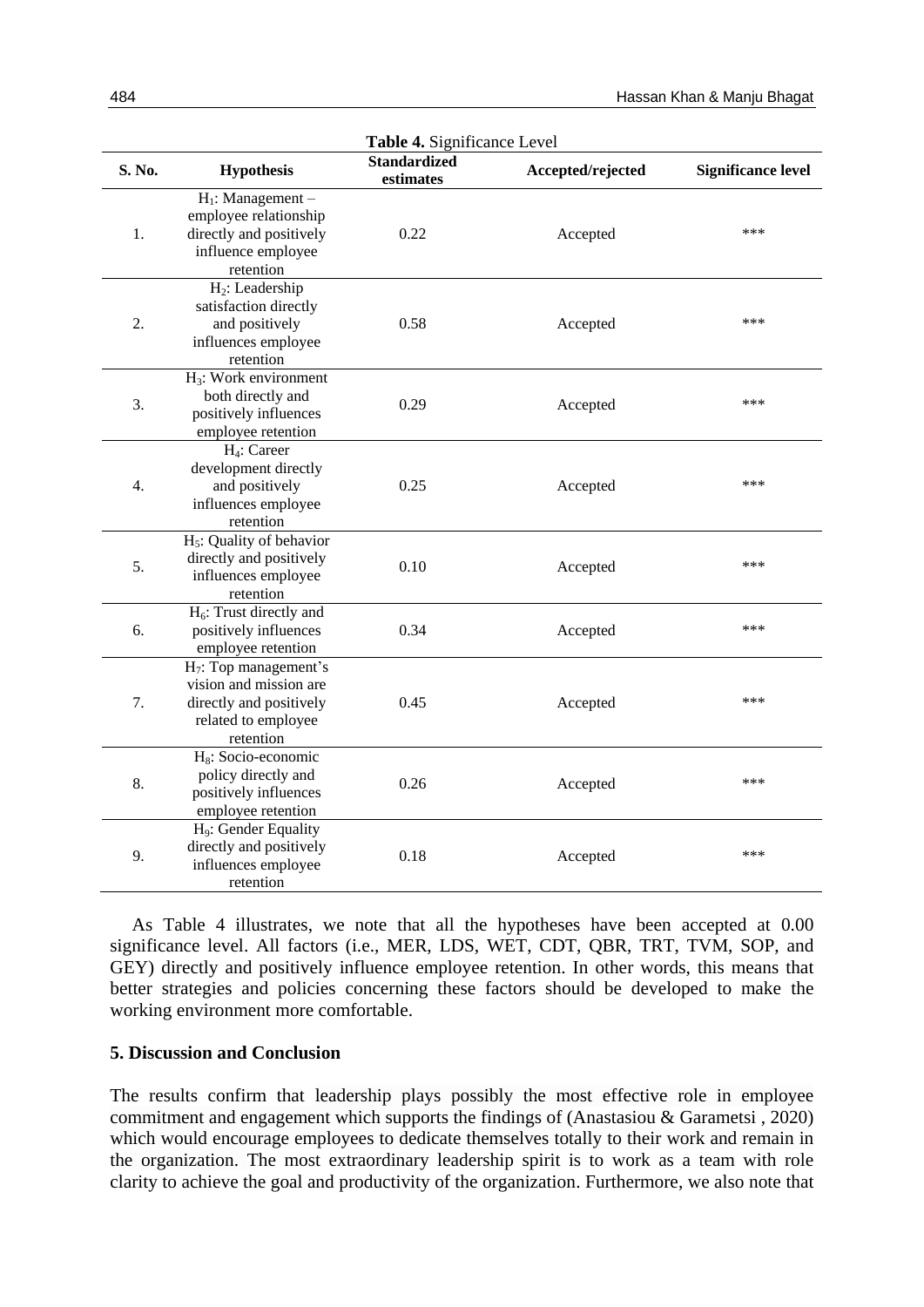to achieve the organizational goals and objectives in a proper manner, the vision and mission policies of the organization should be clear to both employees and the management. According to Kokemuller and Media (2015), the top management's vision and mission is a type of strategic policy that helps employees and management achieve organizational productivity.

This study also supports the conclusion of Men and Jiang (2016) that employee performance is positively related to employee commitment. Both employee trust and loyalty make a healthy environment, mainly if it develops between employee-management and employee-employee. Li et al. (2018) explained that it is the responsibility of both managers and employees to show loyalty, confidence, faith, and transparency in new developments and innovation. Our study shows that 'trust' is one of the main factors that play a crucial role in constructing professional relationships in an organization. Employee performance may be reduced when they do not feel safe and comfortable at the workplace. If an environment is created and managed where employees experience a high level of trust, value, and respect, a good working environment will be achieved that would induce less stress and more commitment. These will in turn would enhance employee retention in the organization. The result is also consistent with the findings of Vercic (2019).

Moreover, according to Pratama and Tentang (2015), the working environment also is an important factor effective on employee retention. To improve employee performance, the leadership and management of an organization need to take care of the physical workplace. Additionally, they also need to provide proper psychological and social support for the employees to feel more at home. We all know that every employee wants maximum growth in their career. However, an employee can only develop their career if s/he gets timely promotion and growth, a chance to explore their skills and personality, and the opportunity to take part in T&D initiatives to enhance their efficiency of the job (Weng & McElroy, 2012).

According to Chuanyu et al. (2018), organizations need to develop a healthy relationship between employees and management, including employees' involvement in decision-making processes, effective communication, employee empowerment, etc. Based on the results we obtained, we affirm that the management-employee relationship does play a crucial role in employee retention. Additionally, we also suggest that HR managers need to communicate effectively and easily with the employees to create a problem-solving approach while enhancing the decision-making skills of employees, which in turn would boost their careers, resulting in employee retention.

The findings also suggest that employees should be punctual and calm and should maintain good behavior at the workplace; they should also ensure that the respective reporting manager supports them in every aspect of the job (Pratama & Tentang, 2015). Both employees and managers should build confidence in each other, while creating transparency in communication, so that they both can jointly form a pleasant working environment.

Furthermore, based on the results of our study, we can also confirm that the socioeconomic policy (Peng & Li, 2014) is also greatly responsible for employee retention, such that overall work culture would be developed by providing good health care facilities, education facilities to employees' children, sanitization and ventilation facilities in the working area, compensation for overtime work, family care, work life balance, etc. Importantly, all of these should be implemented properly to boost the overall socio-economic culture (Peng & Li, 2014). Additionally, gender equality is also one of the most important factors that directly influences retention. Therefore, it is the responsibility of the management to equally treat all the employees, regardless of their age, gender, caste, creed, and ethnicity (McKinsey, 2018).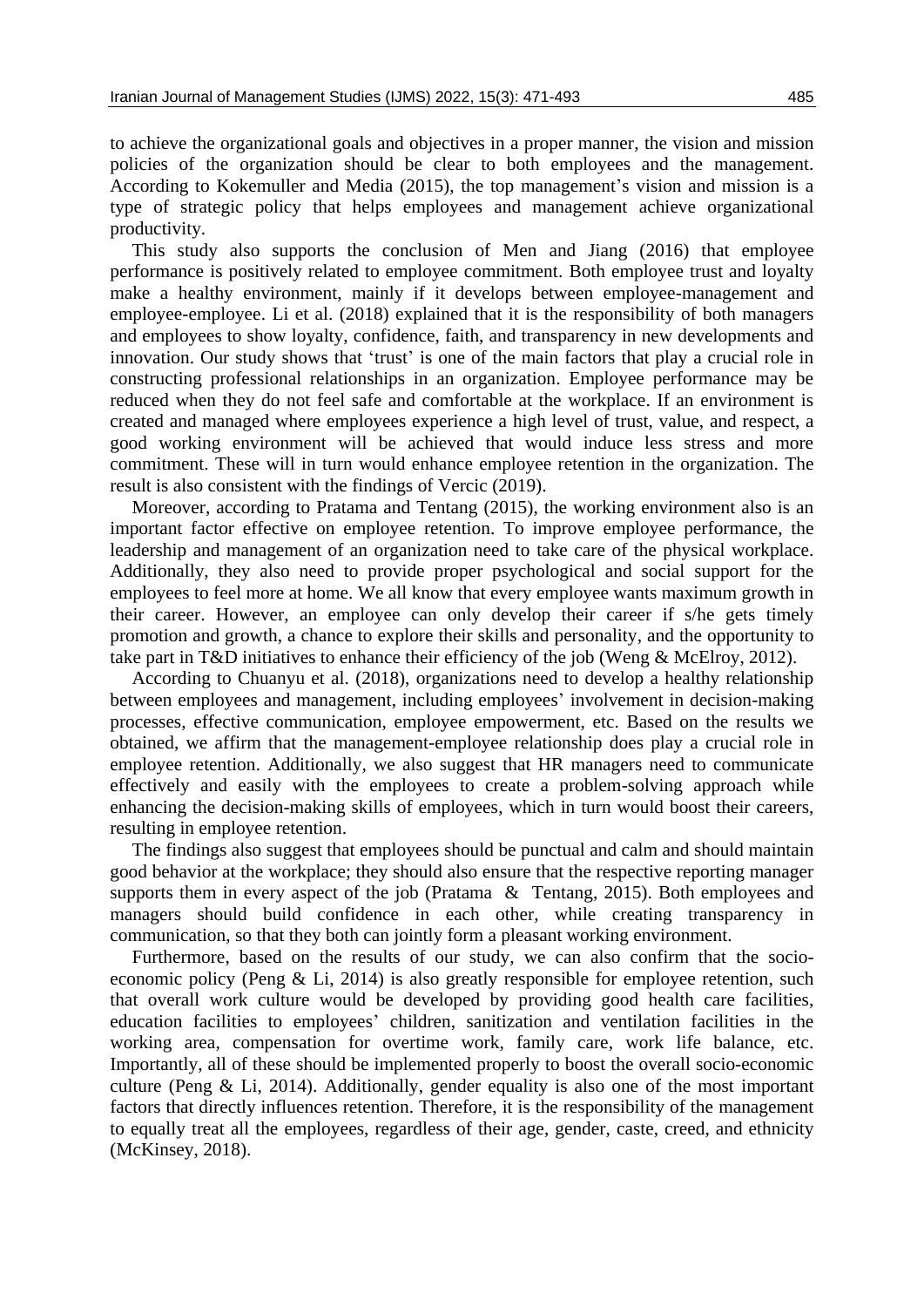#### *5.1. Comparative Analysis*

|  | Table 5. Showing Comparison Between Previous Studies and the Present Study |  |  |  |
|--|----------------------------------------------------------------------------|--|--|--|
|  |                                                                            |  |  |  |

| <b>Factors</b>                    | <b>Previous studies</b>                                    | <b>Present study</b>                                                              |  |  |  |  |
|-----------------------------------|------------------------------------------------------------|-----------------------------------------------------------------------------------|--|--|--|--|
|                                   | (Author and year)                                          |                                                                                   |  |  |  |  |
|                                   | Frey et al. (2013), Oluchi (2013),                         |                                                                                   |  |  |  |  |
|                                   | Naharuddin & Sadegi (2013), Men &<br>Jiang (2016),         |                                                                                   |  |  |  |  |
| Management-employee relationship  | $\&$<br>Osborne<br>Hammoud<br>$(2017)$ ,                   |                                                                                   |  |  |  |  |
|                                   | Chaubey et al. (2017), Chuanyu et al.                      |                                                                                   |  |  |  |  |
|                                   | (2018), Anastasiou & Garametsi                             |                                                                                   |  |  |  |  |
|                                   | (2020),                                                    |                                                                                   |  |  |  |  |
|                                   | Kozlowski & Bell (2003), Christian et                      |                                                                                   |  |  |  |  |
|                                   | al. (2011), Saks & Gruman (2014),                          | This study aims to find out the effect of<br>management-employee<br>relationship, |  |  |  |  |
| Leadership satisfaction           | Sudhakaran & Senthil kumar (2019),                         |                                                                                   |  |  |  |  |
|                                   | Laura et al. (2019), Anastasiou &                          | leadership<br>satisfaction,<br>work                                               |  |  |  |  |
|                                   | Garametsi (2020)<br>Shivanjali et al. (2020), Naharuddin & | environment,<br>development,<br>career                                            |  |  |  |  |
|                                   | Sadegi (2013), Chaubey et al. (2017),                      | quality of behavior, top management                                               |  |  |  |  |
| Work environment                  | Chuanyu et al. (2018), Bangwal &                           | vision and mission, trust, socio-                                                 |  |  |  |  |
|                                   | Tiwari (2018)                                              | economic policy, and gender equality<br>on the retention of employees. This       |  |  |  |  |
|                                   | Andrew & Saudah (2012), Weng &                             | study will be helpful for employers in                                            |  |  |  |  |
| Career development                | McElroy (2012), Kohlmeyer et al.                           | designing and implementing proper                                                 |  |  |  |  |
|                                   | (2017)<br>William (2010), Frey et al. (2013),              | human resource strategies and policies                                            |  |  |  |  |
|                                   | Beatson et al. (2008), Osborne &                           | retain<br>valuable<br>and<br>quality<br>$\mathsf{f} \Omega$                       |  |  |  |  |
| Quality of behavior               | Hammoud (2017),                                            | employees.                                                                        |  |  |  |  |
|                                   | Bos-Nehles & Veenendaal (2019)                             | appropriate<br>effective<br>With<br>and<br>strategies, an employee can also       |  |  |  |  |
| Top management vision and mission | Papulova (2014), Kokemuller and                            | maintain a proper work-life balance.                                              |  |  |  |  |
|                                   | Media (2015), Taiwo et al. (2016),                         |                                                                                   |  |  |  |  |
|                                   | Mishra et al. (2014), Laura et al.                         |                                                                                   |  |  |  |  |
| Trust                             | (2019), Neto et al. (2018), Vercic<br>(2019).              |                                                                                   |  |  |  |  |
|                                   | Lee & Way's (2010), Malone &                               |                                                                                   |  |  |  |  |
|                                   | Raja, (2015), Sudhakaran & Senthil                         |                                                                                   |  |  |  |  |
| Socio-economic policy             | kumar (2019), Giri (2019), Kim et al.                      |                                                                                   |  |  |  |  |
|                                   | (2020)                                                     |                                                                                   |  |  |  |  |
| Gender equality                   | Vineet et al. (2013), Ruohan & Xueyu                       |                                                                                   |  |  |  |  |
|                                   | (2016), Kohlmeyer et al. (2017)                            |                                                                                   |  |  |  |  |

The analyses and results show that the management should understand and make strategies and policies as per the needs and requirements of the employees. Overall, an organization is a team effort; both management and employee should contribute their effort as a team. The findings of Bos-Nehles and Veenendaal (2019) also show that the behavior towards the employees should be better for effective and transparent management and employee relationship. Management must make an effective communicative environment so that the employees can approach executives easily in any circumstances. One of the most effective factors shown by this study is gender equality (McKinsey, 2018), which encourages managers to treat employees equally in every aspect. Employees should also behave positively and politely with their co-workers of any age, gender, caste, creed, and ethnicity. The two-way process takes place in the organization from both management and employees sides alike: if an employee gets proper opportunities to explore himself and develop his skills by the various training programs, s/he will automatically increase their efficiency in the work. This in turn will help the organization to achieve its goals, which in turn can encourage employees to remain in the organization (Mishra et al., 2014).

Alblas and Wijsman (2011) support the results and recommend organizations to develop a healthy working environment and proper work-life balance, which will encourage employees to remain loyal. To this end, they should follow some of our findings to the hilt. A well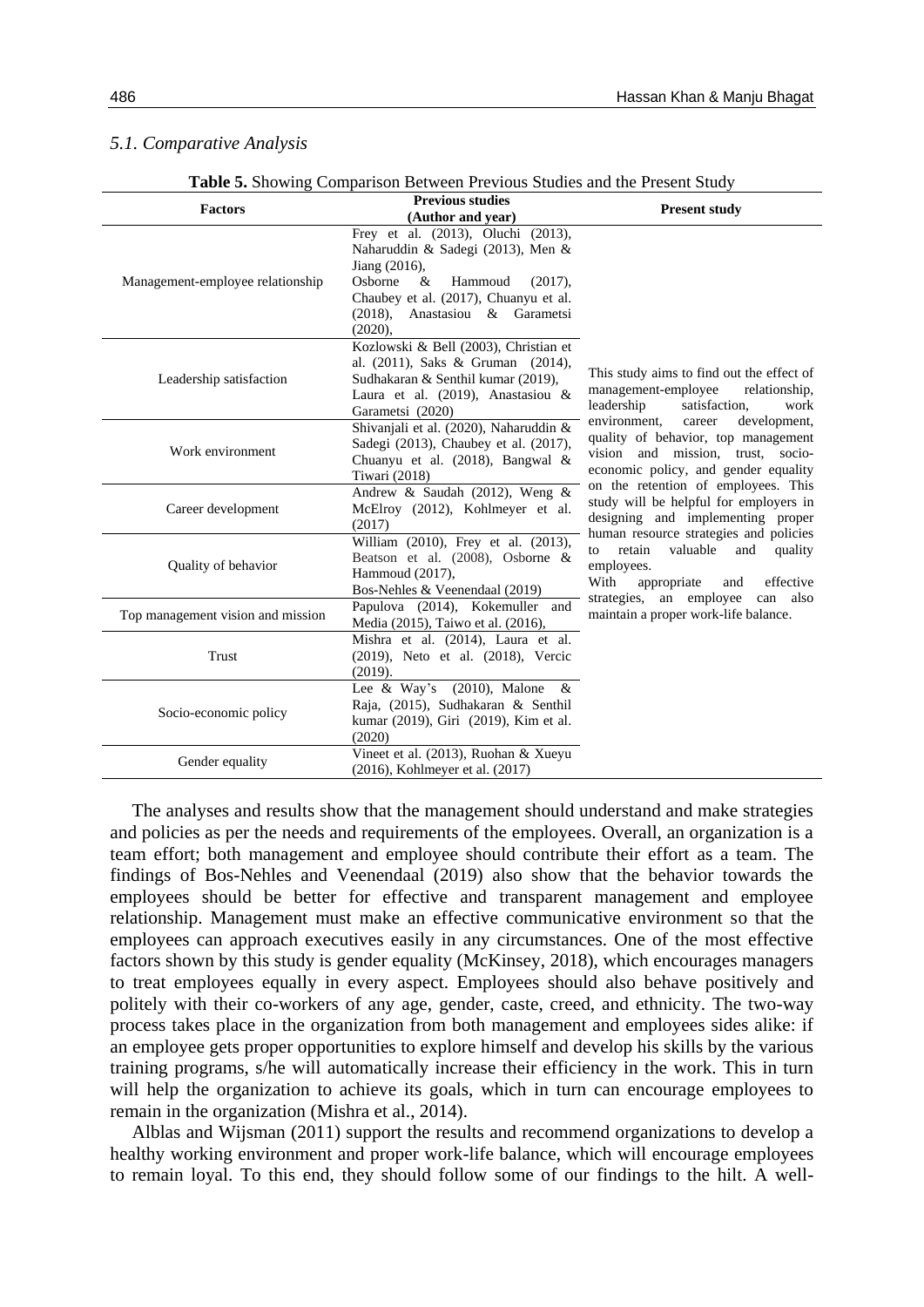established organizational culture is much needed, especially in the Indian organizations, to enhance employee retention prospects. Employees choose to remain in their organization for longer if they find respect, along with value and appreciation of their work. According to Bristol and Tisdell (2010), organizations should make their employees committed and engaged by designing jobs according to their skills, giving opportunities to enhance their skills, and making useful welfare policies. As every employee comes into an organization for some needs and growth, they expect to be given a well-established work culture to explore and flourish. Importantly, employees are only willing to serve in an organization for long. They see and feel that the management and top leadership are committed and concerned for their career growth.

#### *5.2. Implications of the Research*

Being an effective and empathetic manager from the view of employees may ensure a satisfied and committed workforce that may subsequently improve overall productivity and growth. Moreover, managers should initiate two-way communication with the employee to understand employee concerns and thus design and implement effective and appropriate HR policies. To relieve work-related pressure and stress, managers should balance the workload among employees instead of pursuing the tendency to over-burden a small number of employees. The findings will encourage HR managers to recognize the importance of employee engagement and commitment and keeping them dedicated to their work.

Effective and efficient training and development methods as well as career growth and development opportunities that enhance expertise and meet employee needs (including online training) would be beneficial. The study findings reveal that monotonous tasks drive employee withdrawal intention; therefore, job rotation might provide the opportunity to gain new experience and enhance retention. Employers have to maintain a comfortable working environment, encourage employees to work as a team, recognize and appreciate the work done by the employees, maintain transparency in the communication, and regularly monitor the internal work environment so that no one will face any type of discrimination and bias on any ground. Management should focus more on health and safety measures at work as an essential element for retention. This will enhance the faith and relationship between management and employee and will lead to an increase in the productivity and growth of both individuals and organizations.

#### *5.3. Limitations and Future Scope of the Research*

This research has some limitations. First, the sample size should have been more to increase the scope of generalizability. Secondly, variables such as organizational commitment, employee engagement, and performance management could possibly be used in the future depending on the area. More HR practices may be implemented for the welfare of employees as well as organization.

As we know, employees' needs, demands, and requirements differ based on culture, religion, region, and economy. Therefore, further studies can be done with a large number of samples in different sectors and regions. In addition, more studies should focus on making better policies and strategies to retain the quality and valuable workforce. Data should be collected from every level of employees working in the organization.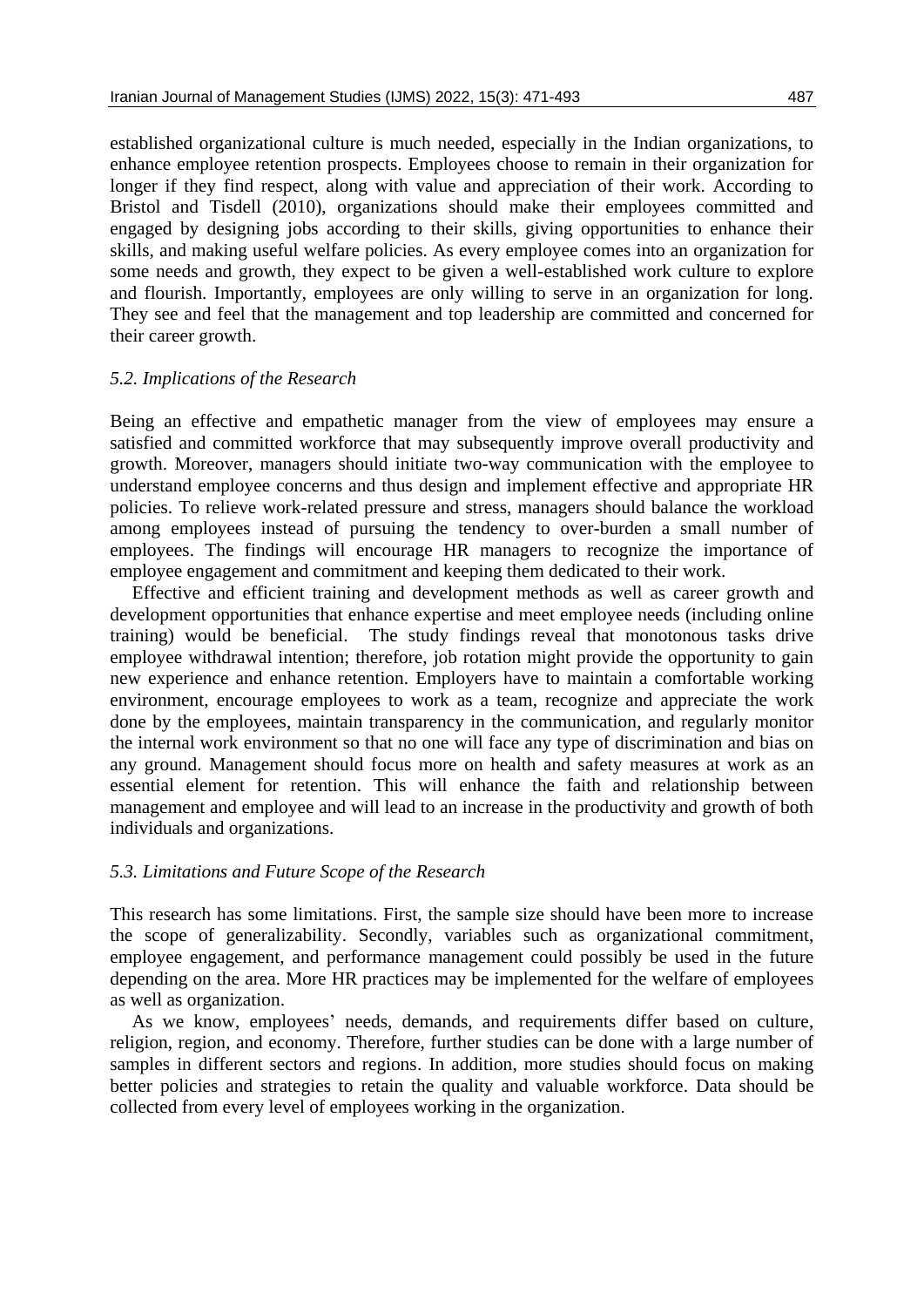#### **References**

- Agarwal, R., & Munish, N. (2015). Retention management in Indian IT sector: Strategic dimension. *International Journal of Research*, *3*(2), 27-31.
- Aktan, C. (2003). *Degisim caginda yonetim.* Sisten Yaymcilik.
- Alblas, G., & Wijsman, E. (2011). *Organizational behavior.* Noordhoff Uitgevers.
- Alarcon, Gene & Edwards, Jean. (2011). The Relationship of Engagement, Job Satisfaction and Turnover Intentions. Stress and Health. 27. e294 - e298. 10.1002/smi.1365.
- Anastasiou, S., & Garametsi, V. (2020). Perceived leadership style and job satisfaction of teachers in public and private schools. *International Journal of Management in Education, 15,*1-8.
- Andrew, O., & Saudah, S. (2012). Individual factors and work outcomes of employee engagement. *Social and Behavioral Sciences, 40,* 498-508. https://doi.org/10.1016/j.sbspro.2012.03.222.
- Attiah, N. G. E. H., & Abou Dahab, A. (2017). Investigating the factors affecting employee's turnover intentions in the educational sector. *The Business and Management Review, 8*(5), 1-9.
- Bangwal, D. & Tiwari, P. (2018). Workplace environment, employee satisfaction and intent to stay. *International Journal of Contemporary Hospitality Management*,*31*(1),268-284. https://doi.org/10.1108/IJCHM-04-2017-0230
- Beatson, A., Lings, I., & Gudergan, S. (2008). Employee behavior and relationship quality: Impact on customers. *The Service Industries Journal, 28*(2), 211-223. https://doi.org/10.1080/02642060701842282
- Bos-Nehles, A. C., & Veenendaal, A. R. (2019). Perceptions of HR practices and innovative work behavior: The moderating effect of an innovative climate. *The International Journal of Human Resource Management, 30*(18), 2661–2683.
- Bristol, T., & Tisdell, E. (2010). Leveraging diversity through career development: Social and cultural capital among African-American managers. *International Journal of Human Resources Development And Management*, *10*(3), 224-238.
- Chandrasekar, K. (2011). Workplace environment and its impact on organizational performance in public sector. *International Journal of Enterprise Computing and Business Systems, 1*(1), 1–16.
- Chaubey, D., Mishra, N., & Dimri, R. P. (2017). Analysis of employee relationship management and its impact on job satisfaction. *Researchers World Journal of Arts Commerce and Science*, *8*, 15-26.
- Christian, M. S., Garza, A. S., & Slaughter, J. E. (2011). Work engagement: A quantitative review and test of its relations with task and contextual performance. *Personnel Psychology, 64*(1), 89–136. https://doi.org/10.1111/j.1744-6570.2010.01203.x
- Chuanyu, M., Mai, Q., Tsai, S. B., & Dai, Y. (2018). An empirical study on the organizational trust, employee-organization relationship and innovative behavior from the integrated perspective of social exchange and organizational sustainability. *Sustainability, 10,* 864-877. https://doi.org/10.3390/su10030864.
- Clements, C., & Derek. (2015). Creative and productive workplaces: A review. *Intelligent Buildings International, 7*, 1-20. https://doi.org/10.1080/17508975.2015.1019698.
- Coetzee, M., Oosthuizen, R. M., & Stoltz, E. (2015). Psychosocial employability attributes as predictors of staff satisfaction with retention factors. *South African Journal of Psychology, 42*(2), 232–243. https://doi.org/101177/0081246315595971
- Das, A. (2004). Socio-economic development in India: A regional analysis. *Development And Society*, *28*(2), 313-345.
- Declining employee loyalty: A causality of the new workplace. (2012, May 9). *Knowledge at Wharton.* http://knowledge.wharton.upenn.edu/article/decliningemployee-loyalty-a-casualty-ofthe-new-workplace/
- Delbridge, R., Truss, C., Shantz, A., Soane, E., & Alfes, K. (2013). Employee engagement, organizational performance and individual well-being: Exploring the evidence, developing the theory. *International Journal of Human Resource Management, 24*(14), 2657-2669. https://doi.org/10.1080/09585192.2013.798921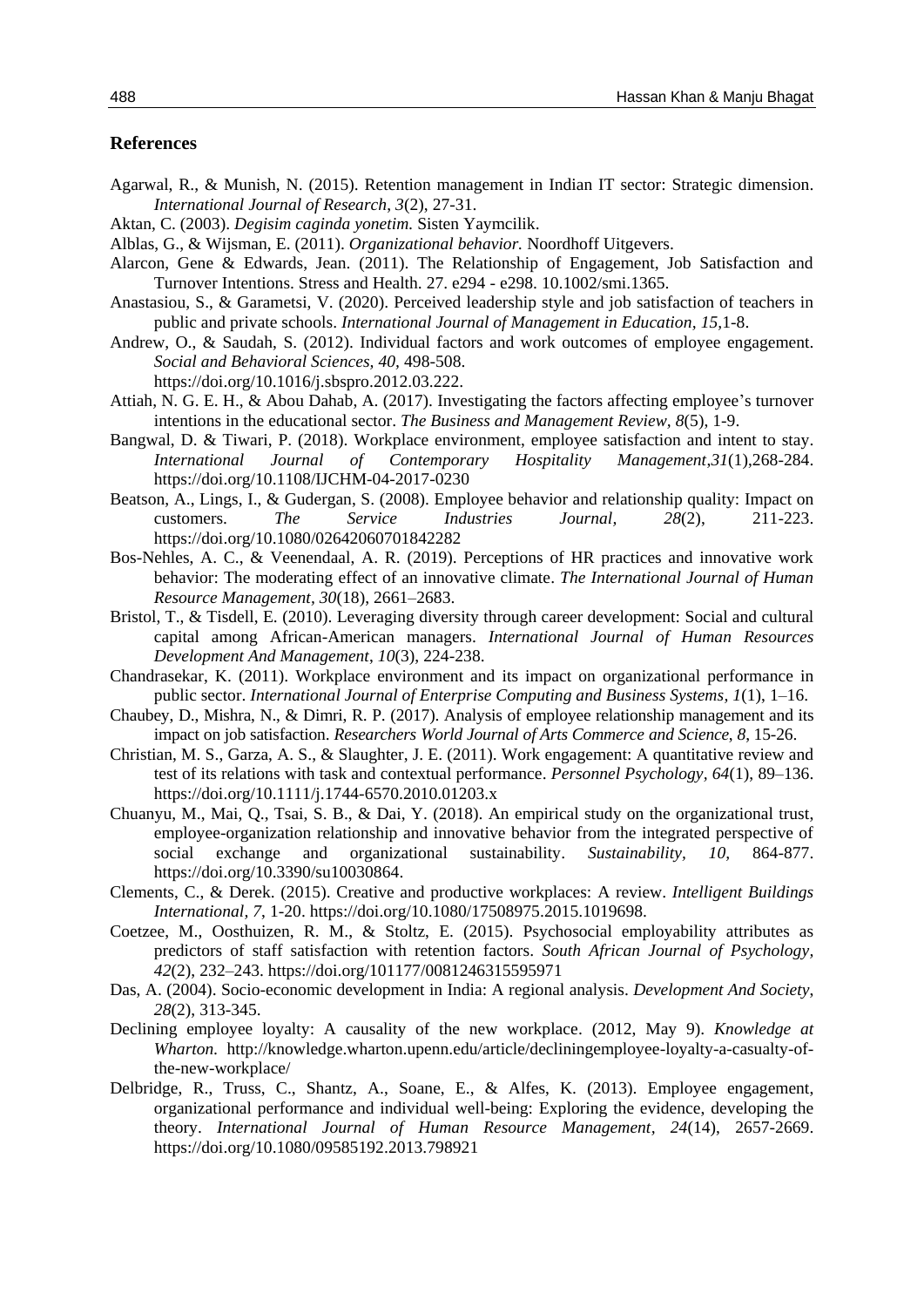- Diah, A. H., Hasiara, L. O., Ramli, & Irwan, M. (2020). Employee retention of pharmaceutical firms in Indonesia: Taking Investment in Employee Development and social and economic exchange as predictors. *Systematic Reviews in Pharmacy*, *11*(1), 564-572.
- Doloi, H., Iyer, K. C., & Sawhney, A. (2011). Structural equation model for assessing impacts of contractor's performance on project success. *International Journal of Project Management, 29*(6), 687-695.
- Eden, D., & Shani, A. B. (1982). Pygmalion goes to boot camp: Expectancy, leadership, and trainee performance. Journal of Applied Psychology, 67(2), 194–199.
- Erickson, R. (2016). Calculating the true cost of voluntary turnover: The surprising ROI of retention. *Bersin by Deloitte*.
- https://login. bersin. com/uploadedFiles/021517-calculating(accessed 4 January 2019).
- Fairygodboss (2015). *Female satisfaction: How to get it.* 
	- https://fairygodboss.com/research/female-job-satisfaction
- Fornell, C., & Larcker, D. F. (1981). Evaluating structural equation models with unobservable variables and measurement error. *Journal of Marketing Research, 18*(1), 39-50.
- Frey, R. V., Bayon, T., & Totzek, D. (2013). How customer satisfaction affects employee satisfaction and retention in a professional services context. *Journal of Service Research, 16*, 503-517. https://doi.org/10.1177/1094670513490236.
- Gani, K., Potgieter, I., & Coetzee, M. (2020). Dispositions of agency as explanatory mechanisms of employees' satisfaction with retention practices. *Journal of Psychology in Africa, 30*(2), 143- 150. https://doi.org/10.1080/14330237.2020.1744278.
- Gefen, D., & Straub, D. W. (2000). The relative importance of perceived ease-of-use in IS adoption: A study of e-commerce adoption. *Journal of the Association for Information Systems, 1*(1), 1-31.
- Gerbing, D. W., & Anderson, J. C. (1988). An updated paradigm for scale development incorporating unidimensionality and its assessment. *Journal of Marketing Research, 25*(2), 186-192.
- Giri, A. (2019). Model development for employee retention in Indian construction industry using structural equation modeling (SEM). *International Journal Of Management (IJM), 10*(4), 196–204.
- Grönroos, C. (2007). Service Management and Marketing: Customer Management in Service Competition. (3 ed.) Wiley-Blackwell
- Gupta, M. (2018). Engaging employees at work: Insights from India. Advances in Developing Human Resources, 20, 3-10.
- Gwinner, Kevin & Gremler, Dwayne & Bitner, Mary. (1998). Relational Benefits in Services Industries: The Customer's Perspective. Journal of The Academy of Marketing Science - J ACAD MARK SCI. 26. 101-114. 10.1177/0092070398262002.
- Hair, J. F., Black, B., Babin, B., Anderson, R. E. & Tatham, R. L. (2010). *Multivariate data analysis: A global perspective.* Pearson Education.
- Ifinedo, P. (2006). Extending the Gable et al. enterprise systems success measurement model: A preliminary study. *Journal of Information Technology Management, 17*(1), 14-33.
- Kaiser, H. (1970). A second generation Little Jiffy. *Psychometrika, 35*, 401-415.
- Kaur, A., & Dilawari, P. K. (2017). A study to identify the factors affecting employee retention. *International Journal of Science and Research, 6*(5), 1827-1831
- Kim, J., & Milliman, J., & Anthony, L. (2020). Effects of CSR on employee retention via identification and quality-of-work-life. *International Journal of Contemporary Hospitality Management*. https://doi.org/10.1108/IJCHM-06-2019-0573.
- Kohlmeyer, J. M., Parker, R. J., & Sincich, T. (2017). Career-related benefits and turnover intentions in accounting firms: The roles of career growth opportunities, trust in superiors, and organizational commitment. *Advances in Accounting Behavioral Research*, *20*, 1-21.
- Kokemuller, N., & Media, D. (2015). *Importance of mission and vision in organizational strategy.* Small Business. Retrieved from www.chron.com
- Kozlowski, S. W. J., & Bell, B. S. (2003). Work groups and teams in organizations. In W. C. Borman, D. R. Ilgen, & R. J. Klimoski (Eds.), Handbook of psychology: Industrial and organizational psychology, Vol. 12, pp. 333–375). John Wiley & Sons Inc
- Kumar, A. A., & Mathimaran, K. B. (2021). Employee retention strategies: An empirical research. *Global Journal of Management and Business Research, 17*(1),1-7.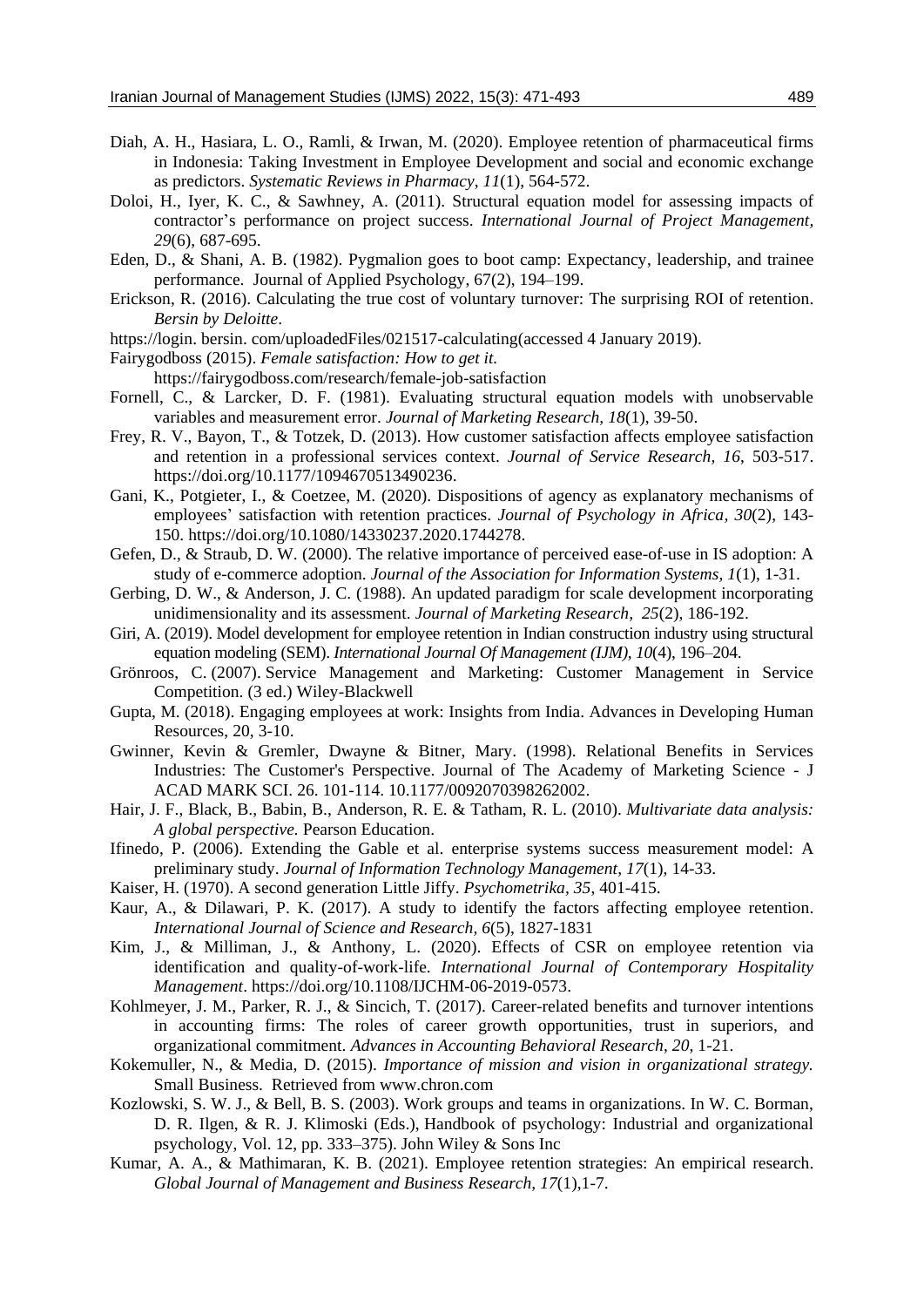- Laura, B., Anthony, G., & Jungsun, K. (2019). The effects of leadership satisfaction on employee engagement, loyalty, and retention in the hospitality industry. *Journal of Human Resources in Hospitality & Tourism, 18*(3), 368-393. https://doi.org/10.1080/15332845.2019.1599787.
- Lee, C., & Way, K. (2010). Individual employment characteristics of hotel employees that play a role in employee satisfaction and work retention. *International Journal of Hospitality Management, 29*, 344-353.
- Lee, L, & Chen, L.F.(2018) Boosting employee retention through CSR: A configurational analysis. *Corporate Social Responsibility and Environmental Management*, 1–13. https://doi.org/10.1002/csr.1511
- Limyothin, P., & Trichun, C. (2012). The structural equation model of factors influencing the hotel staff in Thailand's intention to quit. *International Journal of Human Resource Studies, 2*(3), 22-36.
- Long, H. (2016). *The new normal: 4 job changes by the time you're 32.* https://money.cnn.com/2016/04/12/news/economy/millennials-change-jobs-frequently/
- Malone, E., & Raja, I. (2015). Work-life balance and organizational commitment of women in the U. S. construction industry. *Journal of Construction Engineering and Management, 378-379*
- McDonnell, A. (2012). Global human resource management casebook. *The International Journal of Human Resource Management*, *23*(7), 155-159.
- McKinsey (2018). *Delivering through diversity. Retrieved from:* www.mckinsey.com
- Men, L. R., & Jiang, H. (2016). Cultivating quality Employee-organization relationships: The interplay among organizational leadership, culture, and communication. *International Journal of Strategic Journal of Manpower, 35*(8), 1260-1275
- Mishra, K., Boynton, L., & Mishra, A. (2014). Driving employee engagement: The expanded role of internal communications. *International Journal of Business Communication, 51*(2), 183-202.
- Naharuddin, N. M., & Sadegi, M. (2013). Factors of workplace environment that affect employees performance: A case study of Miyazu Malaysia. *International Journal of Independent Research and Studies, 2*(2), 66-78.
- Neto, R., Silva, F. D., & Ferreira, C. A. A. (2018). Influence of internal communication on the organizations' performance: Proposition of model. *Future Studies Research Journal*, *10* (2), 214-237.
- Oluchi, O. (2013). Co-operation between employee and management to increase productivity: A case study of Mobil Producing Nigeria Unlimited. *International Business Management,5*(1),1-47
- Onyango, O. A. (2014). *Perception of the effectiveness of employee relationship management practices in large civil society organizations in Nairobi.*School of Business,University of Nairobi.
- Osborne, S., & Hammoud, M. S. (2017). Effective employee engagement in the workplace. *International Journal of Applied Management and Technology*, *16*(1), 50–67. https://doi.org/10.5590/IJAMT.2017.16.1.04.
- Oswald, A. (2012). *The effect of working environment on workers performance: The case of reproductive and child health care providers in Tarime District.* Muhimbili University of Health and Allied Sciences.
- Ozdem, G. (2011). An analysis of the mission and vision statements on the strategic plans of higher education institutions.*Education Sciences:Theory and Practice*,*11*,1887-1894.
- Papulova, Z. (2014). The significance of vision and mission development for enterprises in Slovak republic. *Journal of Economics, Business and management, 2*(1),12-16.
- Pavithra, J. & Thirukumaran,. (2018). A study on employee retention with special reference at Philips Electronics, Chennai. International Journal of Pure and Applied Mathematics. 119. 1523-1543.
- Peng, O., & Li, M. (2014). The social management innovation of two dimensional four points and the trinity- Based on the example of Chongqing rural human resources development. *ASS, 10*(18), 117-121.
- Potgieter, I. L., & Snyman, A. M. (2018). Personal factors in talent retention in the South African Banking Industry *Journal of Psychology in Africa, 28*(6), 455–461.
- Powers, E. L. (2012). Organizational mission statement guidelines revisited. *International Journal of Management & Information Systems, 16,* 281-290.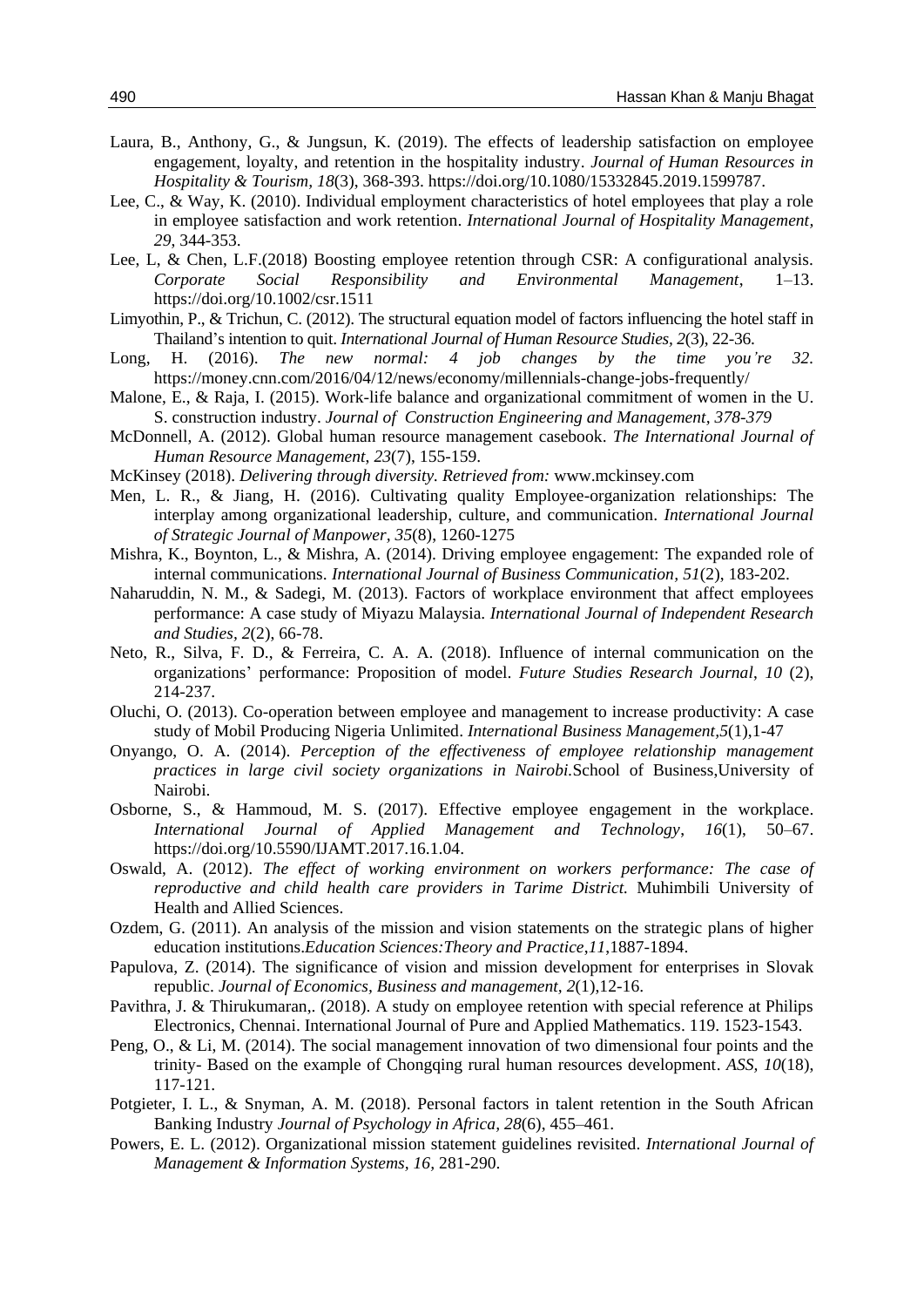- Pradhan, R. K., Jena, L. K., & Bhattacharya, P. (2016). Impact of psychological capital on organizational citizenship behavior: Moderating role of emotional intelligence. *Cogent Business & Management, 3*(1), 1194174.
- Pratama, A., & Tentang, T. (2015). The influence of the work environment on employee performance Journal of Business Administration*, 3*(2), 94-103.
- Runi, I., Ramli, M., Nujum, S., & Kalla, R. (2017). Influence leadership, motivation, competence, commitment to satisfaction and performance lecturer at private higher education Kopertis Region IX in South Sulawesi Province. *IOSR Journal of Business and Management*, *19*(7), 56- 67.
- Ruohan, W., & Xueyu, C. (2016). Gender equality in the workplace: The effect of gender equality on productivity growth among the Chilean manufacturers. *The Journal of Developing Areas, 50*, 257-274. https://doi.org/10.1353/jda.2016.0001.
- Saks, A. M., & Gruman, J. A. (2014). What Do We Really Know about Employee Engagement? Human Resource Development Quarterly,*25*,155-182. https://doi.org/10.1002/hrdq.21187
- Sekaran, U. (2003), *Research methods for business a skill building approach* (4<sup>th</sup> ed.). Wiley and Sons.
- Sepahvand, R., & Khodashahri, R. B. (2021). Strategic human resource management practices and employee retention: A study of the moderating role of job engagement. *Iranian Journal of Management Studies (IJMS), 14*(2), 437-468.
- Shivanjali, S. M., Singh, T., & Sharma, J. K. (2020). Retention strategies in the leading ITeS organizations of Delhi NCR. *International Journal of Engineering and Advanced Technology (IJEAT), 9*(3), 23-29. ISSN: 2249–8958
- Soenanta, A., Akbar, M., & Sariwulan, R. T. (2020). The effect of job satisfaction and organizational commitment to employee retention in a lighting company. *Issues in Business Management and Economics, 8*(4), 97-103.
- Sparks, B. (1994). Communicative aspects of the service encounter. *Hospitality Research Journal, 17*(2), 39-50.
- Stone, R. (2014). *Human resources management*. John Wiley & Sons.
- Sudhakaran, P., & Senthilkumar, G. (2019). Retention of valuable talent: Developing an effective retention strategy for technology professionals in India using structural equation modeling. *International Journal of Recent Technology and Engineering (IJRTE), 8*(3), 416-432. ISSN: 2277-3878
- Taiwo, A. A., Lawal, F. A., & Agwu, M. E. (2016). Vision and mission in organization: Myth or heuristic device? *The International Journal of Business & Management, 4*(3), 127-134.
- Tsui, A. S., & Wu, J. B. (2005). The new employment relationship versus the mutual investment approach: Implications for human resource management. *Human Resource Management Journal, 44*, 115–121.
- Umamaheswari, S., & Krishnan, J. (2016). Work force retention: Role of work environment, organization commitment, supervisor support and training & development in ceramic sanitary ware industries in India *Journal of Industrial Engineering and Management, 9*(3), 612–633.
- Upadhyay R., Ansari, K., & Bijalwan, P. (2019). Performance appraisal and team effectiveness: A moderated mediation model of employee retention and employee satisfaction. *Vision: The Journal of Business Perspective,24*(4),395-40*..* https://doi.org/10.1177/0972262919875542
- Vercic, A. T. (2019). Internal communication with a global perspective*.* In K. Shriramesh & D. Vercic (Eds.), *The Global Public Relations Handbook: Theory, Research, and Practice* (pp. 195-205). Routledge.
- Vineet, T., Sinha, S., & Bajaj, R. (2013). Employee relationship management: An effective means to develop public sectors. *Journal Search and Research, 4*(3), 21-27.
- Weng, Q. X., & McElroy, J. C. (2012). Organizational career growth, affective occupational commitment and turnover intentions. *Journal of Vocational Behavior, 80*, 256–265.
- Weng, Q. X., McElroy, J. C., Morrow, P. C., & Liu, R. (2010). The relationship between career growth and organizational commitment. *Journal of Vocational Behavior, 77*, 391–400.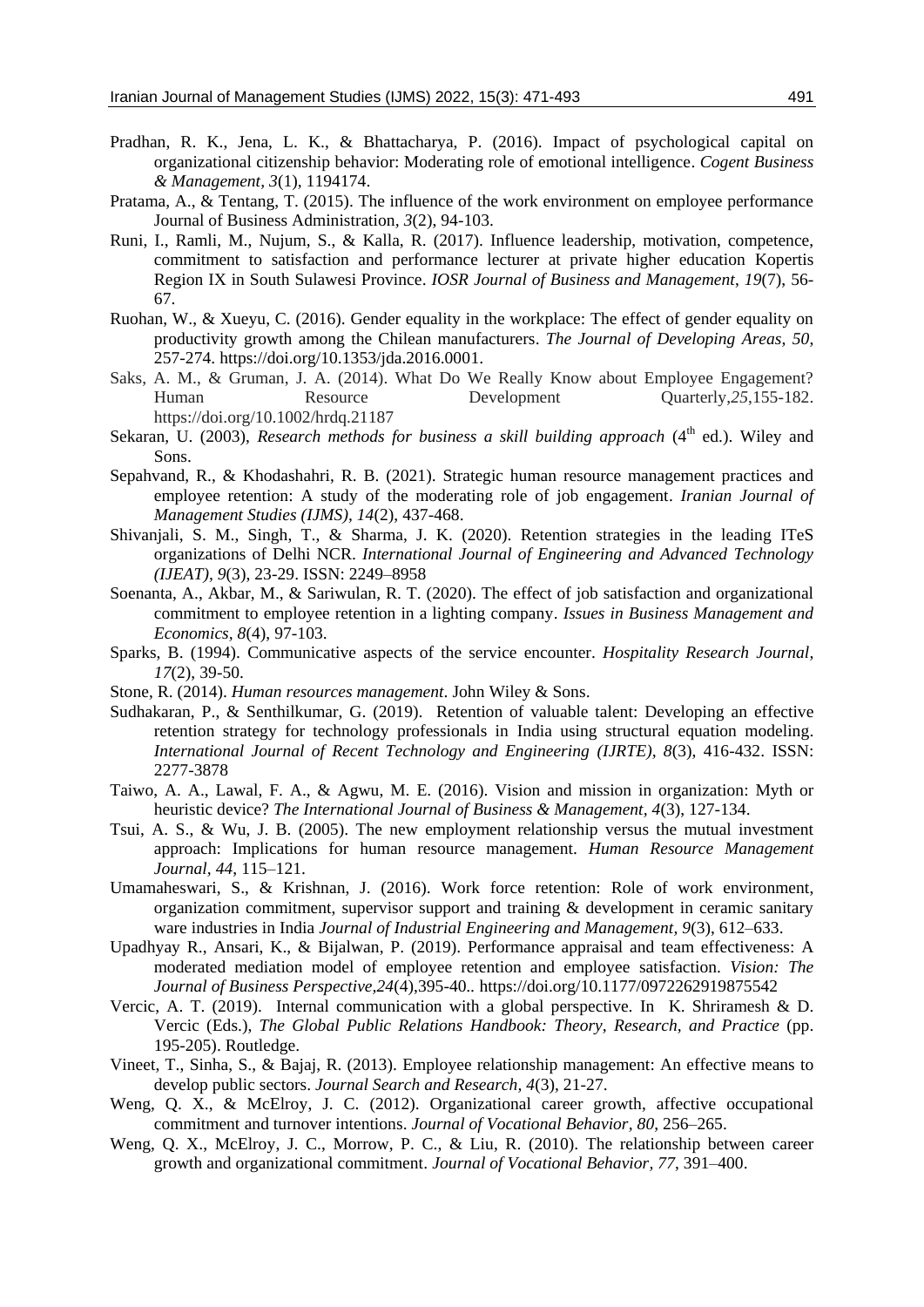- Wulansari, P., Meilita, B., & Ganesan, Y. (2020). The effect of employee retention company to turnover intention employee – Case study on head office Lampung bank. *Management, and Entrepreneurship, 117,* 236-239.
- Zhu, W., Sosik, J. J., Riggio, R. E., & Yang, B. (2012). Relationships between transformational and active transactional leadership and followers' organizational identification: The role of psychological empowerment. Journal of Behavioral and Applied Management, 13(3), 186–212.